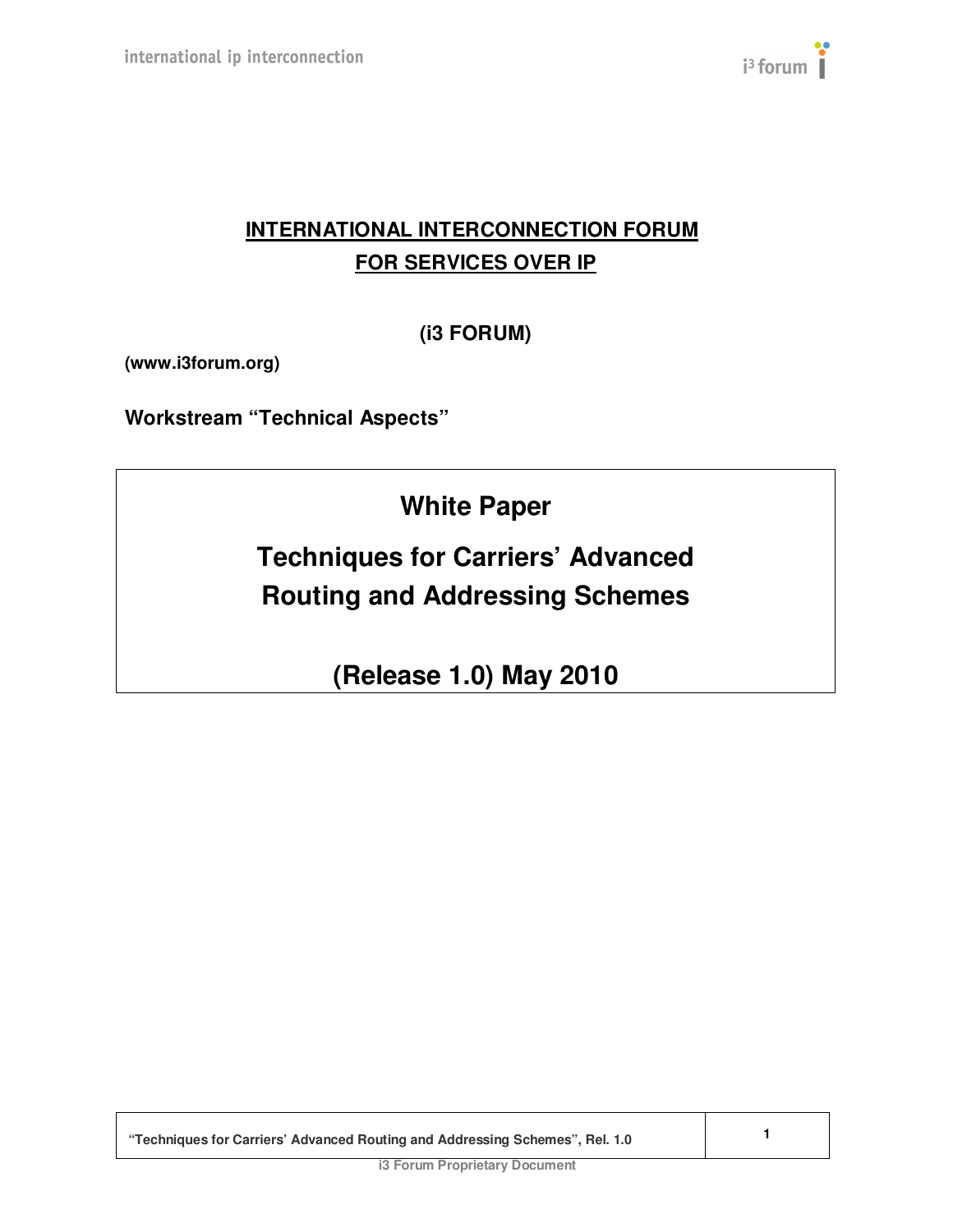

# **Table of Contents**

| 1  |     |                                                               |  |
|----|-----|---------------------------------------------------------------|--|
| 2  |     |                                                               |  |
| 3  |     |                                                               |  |
| 4  |     |                                                               |  |
| 5  |     |                                                               |  |
|    | 5.1 |                                                               |  |
|    | 5.2 |                                                               |  |
|    |     | 5.2.1                                                         |  |
|    |     | 5.2.2                                                         |  |
| 6  |     |                                                               |  |
|    | 6.1 |                                                               |  |
|    | 6.2 |                                                               |  |
|    | 6.3 |                                                               |  |
|    | 6.4 | Fully Meshed vs. Centralized vs. Distributed Architectures 11 |  |
|    | 6.5 |                                                               |  |
| 7  |     |                                                               |  |
|    | 7.1 |                                                               |  |
|    | 7.2 |                                                               |  |
|    |     | 7.2.1                                                         |  |
|    |     | 7.2.2                                                         |  |
|    | 7.3 |                                                               |  |
| 8  |     |                                                               |  |
|    | 8.1 |                                                               |  |
|    | 8.2 |                                                               |  |
| 9  |     |                                                               |  |
| 10 |     |                                                               |  |
| 11 |     |                                                               |  |
| 12 |     |                                                               |  |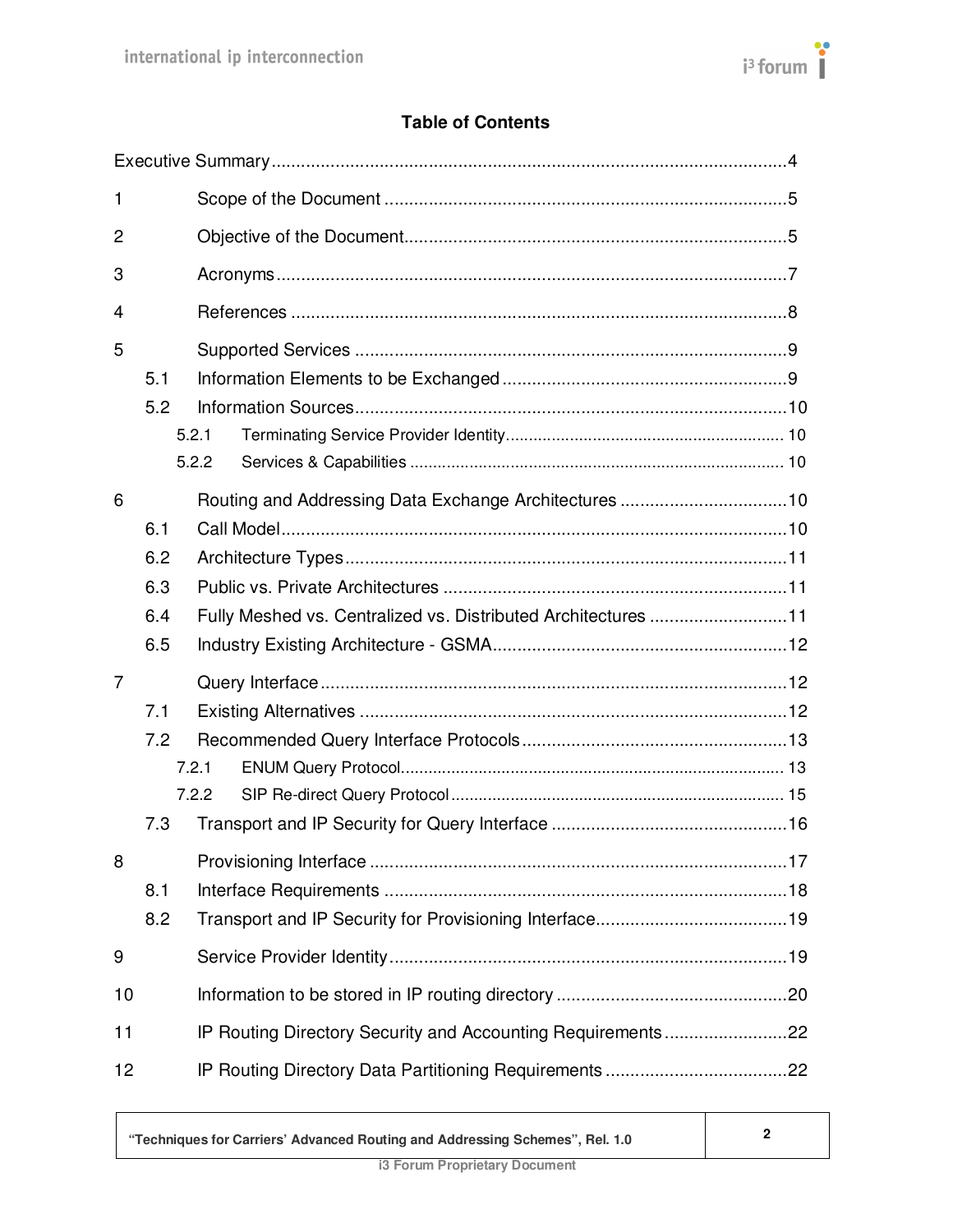|                 | international ip interconnection | $i^3$ forum |  |
|-----------------|----------------------------------|-------------|--|
| 13 <sup>°</sup> |                                  |             |  |
| 14              |                                  |             |  |
| 15              |                                  |             |  |
|                 |                                  |             |  |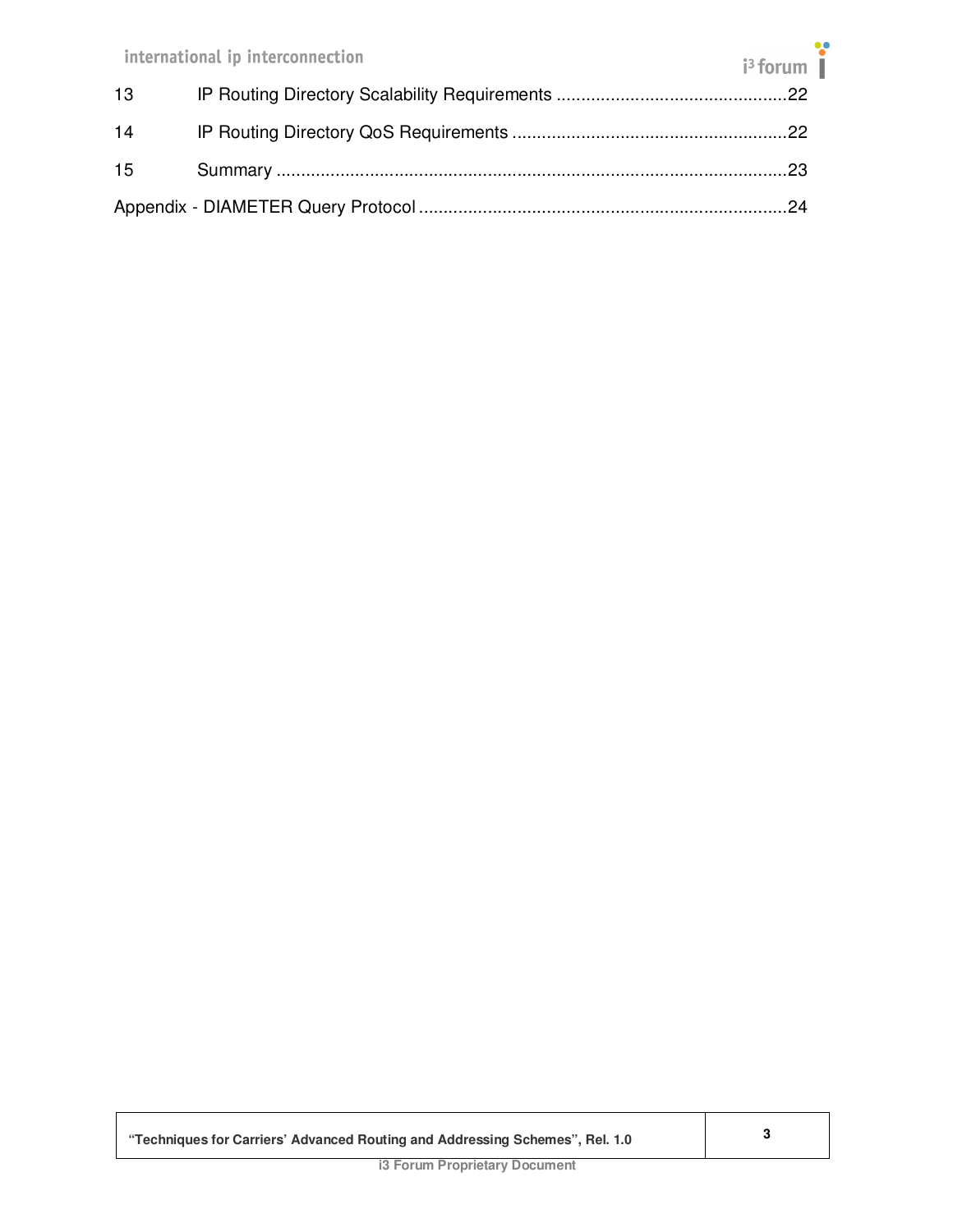# **Executive Summary**

As carrier voice interconnection evolves to an IP based architecture, carriers need to route the voice traffic based on the IP routable addresses rather than the direct E.164 format address (telephone number) for routing in the traditional PSTN network. Therefore, a solution is required to map the E.164 format address to an IP routable address that can be used for routing the call to its destination network in an IP environment. The destination network can be either the far-end user's service provider network or an intermediate network (carrier network) to transit the call.

An added complexity is introduced with number portability. Number portability allows a user to change its service provider while retaining the telephone number. A carrier prefers the number portability corrected data to make routing decision to effectively minimize the traffic transiting cost and increase the end-to-end quality level where possible.

The initial i3 Forum Technical Interconnection Requirements for International Voice Services document assumed route selection based on Country Code (and perhaps number block assignment within the CC) rather than the full E.164 number. It did not support definitive identification of the terminating service provider in the face of number portability, nor did it support routing decisions based on other individual number characteristics, e.g., supported services.

This document discusses what is required to enable carrier routing decisions to take into account number portability and other service/capability aspects of destination numbers. Two service categories to be supported are the International Carrier Traffic Routing based on the carrier bilateral/multilateral agreements and the Specific Service Based Routing considering the services supported by the far-end user and the underlying carrier supporting capability. Although recommendations are provided for query and provisioning interfaces for carriers to exchange and access the required information, a number of challenges in achieving an implementation are also identified.

At the initial stage of the i3 Forum routing and addressing discussion, any routing policy, i.e. the least cost routing, is left to each carrier to manage based on the information made available via the mechanisms detailed in this document. Likewise the integration of the information into each carrier's Least Cost Routing (LCR) infrastructure along with the bilateral/multilateral agreement management is an individual carrier's responsibility.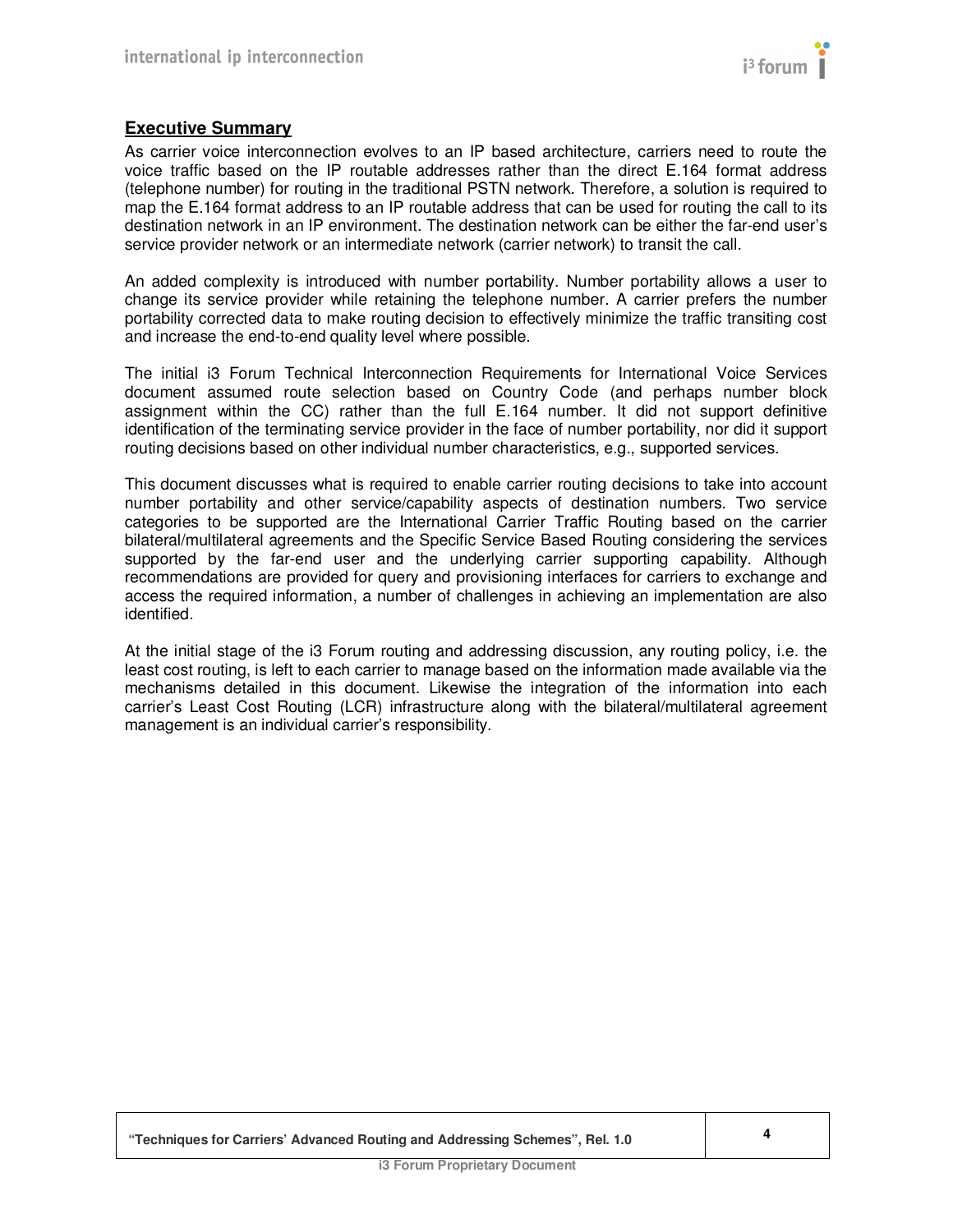# **1 Scope of the Document**

International carriers traditionally exchange traffic, mainly for voice calls, based on the user dialed numbers. The traffic is routed to the selected carriers by the carrier dial code breakout considering both commercial and technical arrangements. Unlike the service providers who own the end users and the telephone numbers within their networks, international carriers usually don't consider the assignment of a number to a network when making routing decisions. When an end user telephone number is ported from one service provider network to another network, international carriers traditionally don't route the traffic based on the number portability corrected address.

The i3 Forum foresees an increasing demand for the carriers to route traffic intelligently to the other carriers who have the best quality and cost structure for terminating the traffic. This requires the carrier to receive the number portability corrected data in order to make the routing decision combined with other business considerations, e.g. least cost routing, etc. There are solutions available in the market for service providers routing their peering traffic by identifying the terminating service provider network directly. In the scope of this document, the term "terminating Service Provider" is to be understood as either a service provider network providing the local service to the destination user, or an exclusive carrier network that represents the underlying service provider. However, the existing solutions may not always work for the international carrier community as the international carriers prefer to manage the routing decision within their own domains, often via the existing Interconnect Business Optimization (IBO) system to factor the cost, quality, network capacity, service capability, e.g. CLI delivery capability, into the routing decisions.

This white paper provides an overview of the carrier interconnection techniques for advanced routing and addressing schemes. It specifies the technical requirements for the provisioning and query interfaces and a set of the minimum information required in the addressing database that will allow carriers to exchange number portability corrected data. The main purpose is to set a standard for the carriers to develop their own routing and addressing solution and to promote the carriers' exchange of the number portability corrected data in order to identify the terminating network. The interface and database requirements are relatively independent of the solution architecture.

# **2 Objective of the Document**

The objective of this document is to allow the participating carriers to exchange addressing (and routing) and service attribute information to facilitate effective and flexible bilateral/multilateral traffic exchange.

The solutions to be adopted by carriers should be able to achieve the following goals.

- Be able to share their number portability corrected data;
- Be able to provide all necessary information for each carrier to decide the routing when such information is not available by other means;
- Be able to provide the information to support service based routing, e.g. far-end user characteristics and/or applications supported, including non-voice service, e.g. SMS, MMS. FAX etc.
- Be able to provide a smooth evolution path for the participating carriers with forward looking considerations;
	- $\circ$  The solution architecture should be flexible, scalable and evolvable;
	- $\circ$  Be able to inter-work or incorporate with other industry carrier federations/consortiums;
	- $\circ$  Start with focus on E.164 addressing, but evolvable to accommodate Non E.164 addressing.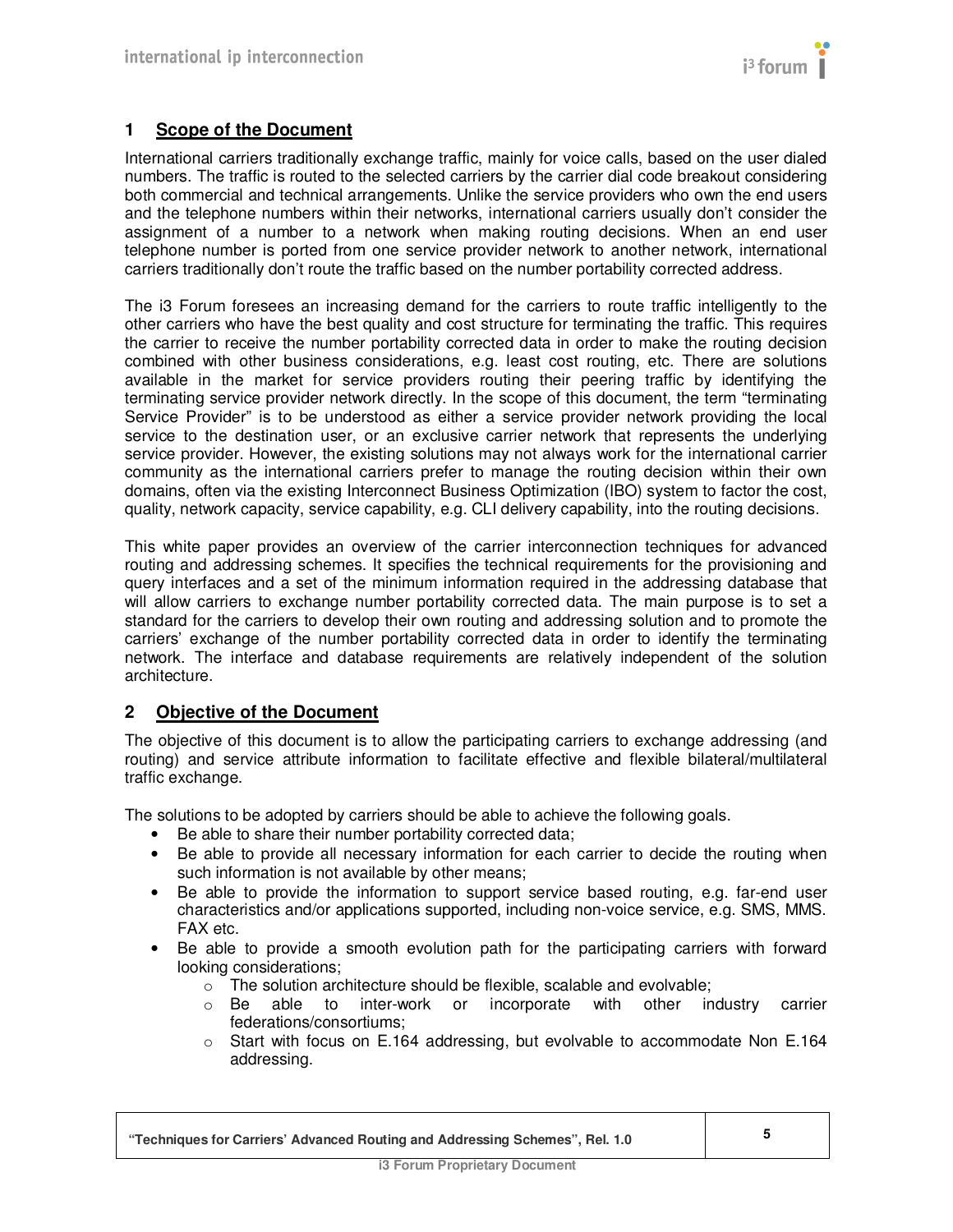

The initial document focuses on the provisioning and the query interface requirements. Further research and analysis is required on the data exchange architecture, which subsequently will determine the detailed interface requirements to each participating carrier.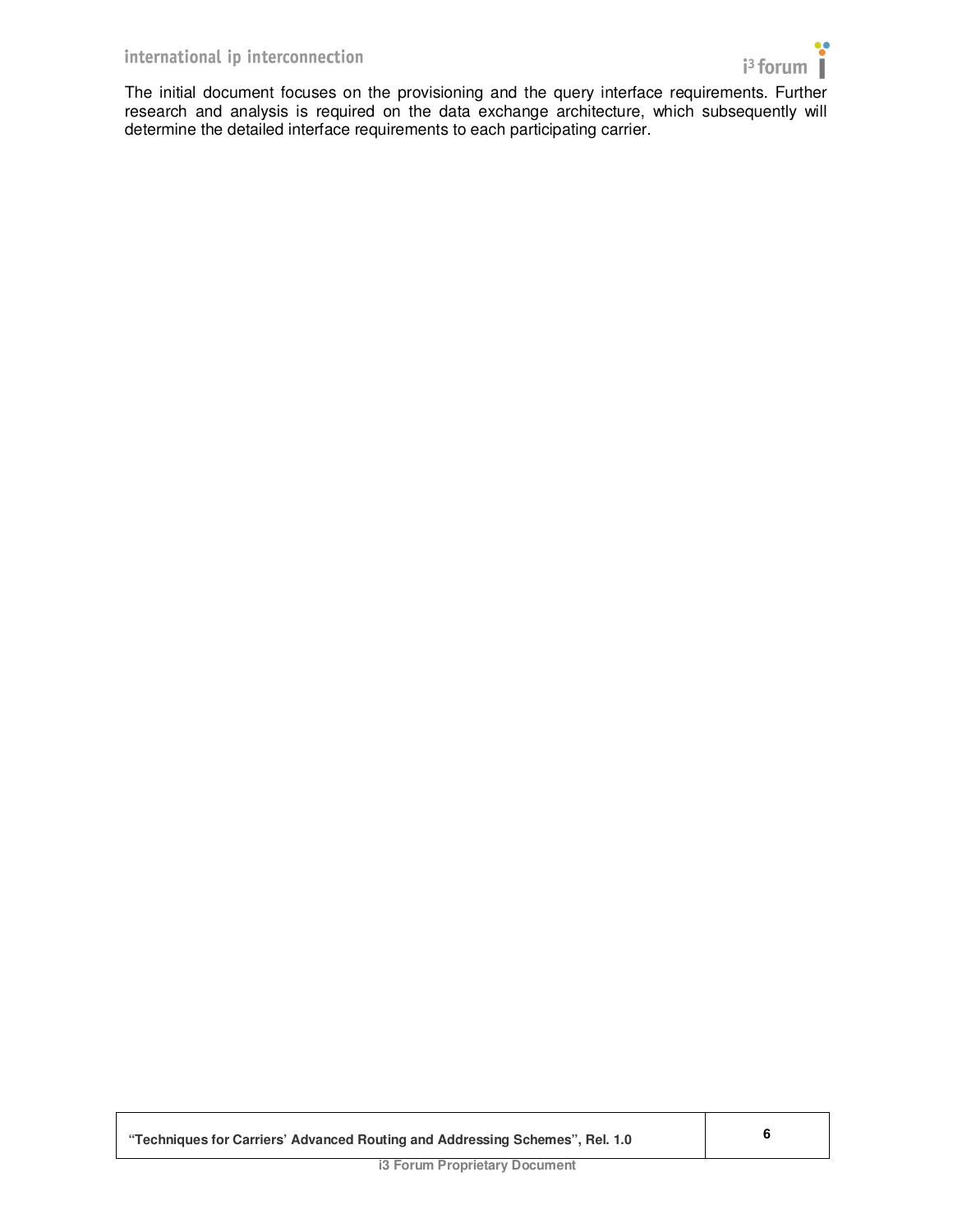# **3 Acronyms**

| AAA                       | Authentication, Authorization, and Accounting  |
|---------------------------|------------------------------------------------|
| <b>ACL</b>                | <b>Access Control List</b>                     |
| $\overline{cc}$           | <b>Country Code</b>                            |
| CIC                       | <b>Carrier Identification Code</b>             |
| $\overline{c}$            | Calling Line Identification                    |
| <b>CPU</b>                | <b>Central Processing Unit</b>                 |
| <b>DNS</b>                | Domain Name System                             |
| <b>DRINKS</b>             | Data for Reachability of Inter/tra-NetworK SIP |
| <b>ENUM</b>               | E.164 Number Mapping                           |
| <b>EPP</b>                | <b>Extensible Provisioning Protocol</b>        |
| <b>ESPP</b>               | <b>ENUM Server Provisioning Protocol</b>       |
| <b>FAX</b>                | Facsimile                                      |
| <b>FTPS</b>               | File Transfer Protocol over SSL                |
| <b>HSS</b>                | Home Subscriber Server                         |
| <b>HTTP</b>               | Hyper Text Transfer Protocol                   |
| <b>IBO</b>                | <b>Interconnect Business Optimization</b>      |
| <b>IDS</b>                | Intrusion Detection System                     |
| <b>IETF</b>               |                                                |
| <b>IFAX</b>               | Internet Engineering Task Force                |
|                           | Facsimile Using Internet Mail                  |
| $\overline{IPS}$          | <b>Intrusion Prevention System</b>             |
| <b>IPSec</b>              | <b>Internet Protocol Security</b>              |
| $\overline{\text{ISP}}$   | <b>Internet Service Provider</b>               |
| $\overline{\mathsf{ITU}}$ | International Telecommunications Union         |
| LCR                       | Least Cost Routing                             |
| <b>MMS</b>                | Multimedia Messaging Service                   |
| <b>NAPTR</b>              | Naming Authority Pointer                       |
| <b>NDC</b>                | National Destination Code                      |
| <b>NECA</b>               | National Exchange Carrier Association          |
| <b>NNI</b>                | Network to Network Interface                   |
| $\overline{\text{NP}}$    | <b>Number Portability</b>                      |
| <b>NPDB</b>               | Number Portability Database                    |
| <b>NPDI</b>               | Number Portability Dip Indicator               |
| OCN                       | <b>Operating Company Number</b>                |
| $\overline{OD}$           | Object Identifier                              |
| P-FTP                     | Passive File Transfer Protocol                 |
| <b>PSTN</b>               | Public Switched Telephone Network              |
| QoS                       | <b>Quality of Service</b>                      |
| $\overline{RN}$           | <b>Routing Number</b>                          |
| <b>SCP</b>                | Secure Copy Protocol                           |
| <b>SCSCF</b>              | Serving Call Session Control Function          |
| <b>SCTP</b>               | <b>Stream Control Transmission Protocol</b>    |
| <b>SFTP</b>               | <b>SSH File Transfer Protocol</b>              |
| <b>SMS</b>                | <b>Short Message Service</b>                   |
| <b>SPID</b>               | Service Provider Identification                |
| <b>SPN</b>                | Service Provider Number                        |
| $\overline{\text{SS}7}$   | Signalling System 7                            |
| <b>SSL</b>                | Secure Sockets Layer                           |
| <b>TCP</b>                | <b>Transmission Control Protocol</b>           |
| <b>TLS</b>                | <b>Transport Layer Security</b>                |
| TN                        | <b>Telephone Number</b>                        |
| URI                       | Uniform Resource Identifier                    |
| <b>VPN</b>                | Virtual Private Network                        |
|                           |                                                |

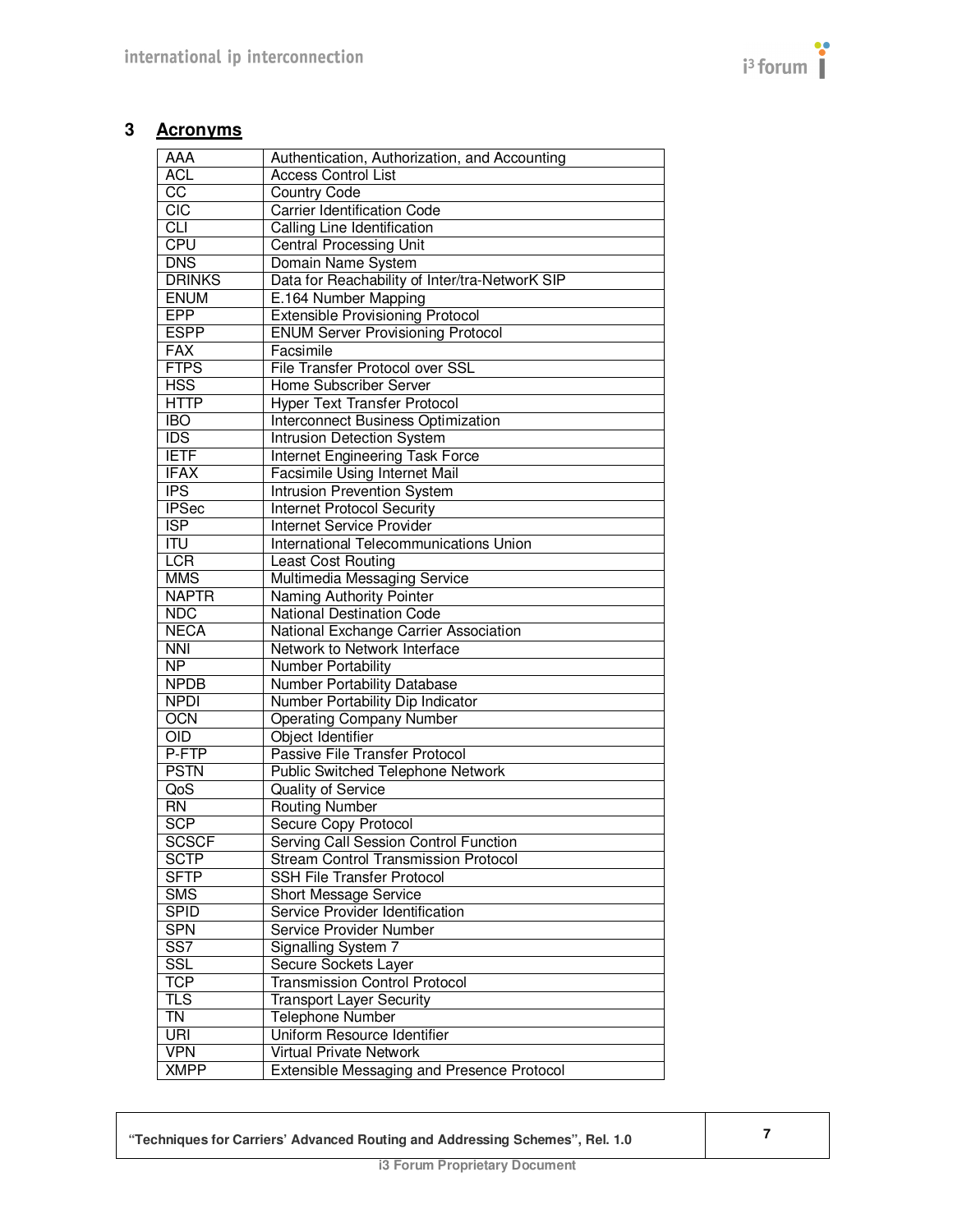

# **4 References**

- [1] i3 Forum Workstream "Services" Routing and Addressing Services for International Interconnections over IP (V 1) May 2010
- [2] IETF RFC 5526 The E.164 to Uniform Resource Identifiers (URI) Dynamic Delegation Discovery System (DDDS) Application for Infrastructure ENUM – April 2009
- [3] IETF RFC 3761 The E.164 to Uniform Resource Identifiers (URI) Dynamic Delegation Discovery System (DDDS) Application (ENUM) – April 2004
- [4] GSMA PRD IR.67 DNS/ENUM Guidelines for Service Providers & GRX/IPX Providers April 2007
- [5] IETF RFC 4769 IANA Registration for an Enumservice Containing Public Switched Telephone Network (PSTN) Signaling Information – November 2006
- [6] IETF RFC 3261 SIP: Session Initiation Protocol June 2002
- [7] IETF RFC 4694 Number Portability Parameters for the "tel" URI Oct 2006
- [8] IETF Internet Draft E.164 to MetaData (E2MD) Dynamic Delegation Discovery System (DDDS) Application (draft-hoeneisen-e164-to-metadata-02) – February 2010
- [9] IETF RFC 3730-3735 Extensible Provisioning Protocol (EPP) Guidelines March 2004
- [10] IETF RFC 4114 E.164 Number Mapping for Extensible Provisioning Protocol (EPP) June 2005
- [11] PacketCable ENUM Server Provisioning Protocols (ESPP) CableLabs PKT-SP-ENUM-PROV-I03-090630
- [12] ITU Recommendation M.1400 Designations for interconnections among operators' networks
- [13] IETF RFC 2578 Structure of Management Information Version 2 April 1999
- [14] IETF RFC 3588 Diameter Base Protocol September 2003
- [15] IETF RFC 4740 Diameter Session Initiation Protocol (SIP) Application November 2006
- [16] IETF RFC 4904 Representing Trunk Groups in tel/sip Uniform Resource Identifiers (URIs) June 2007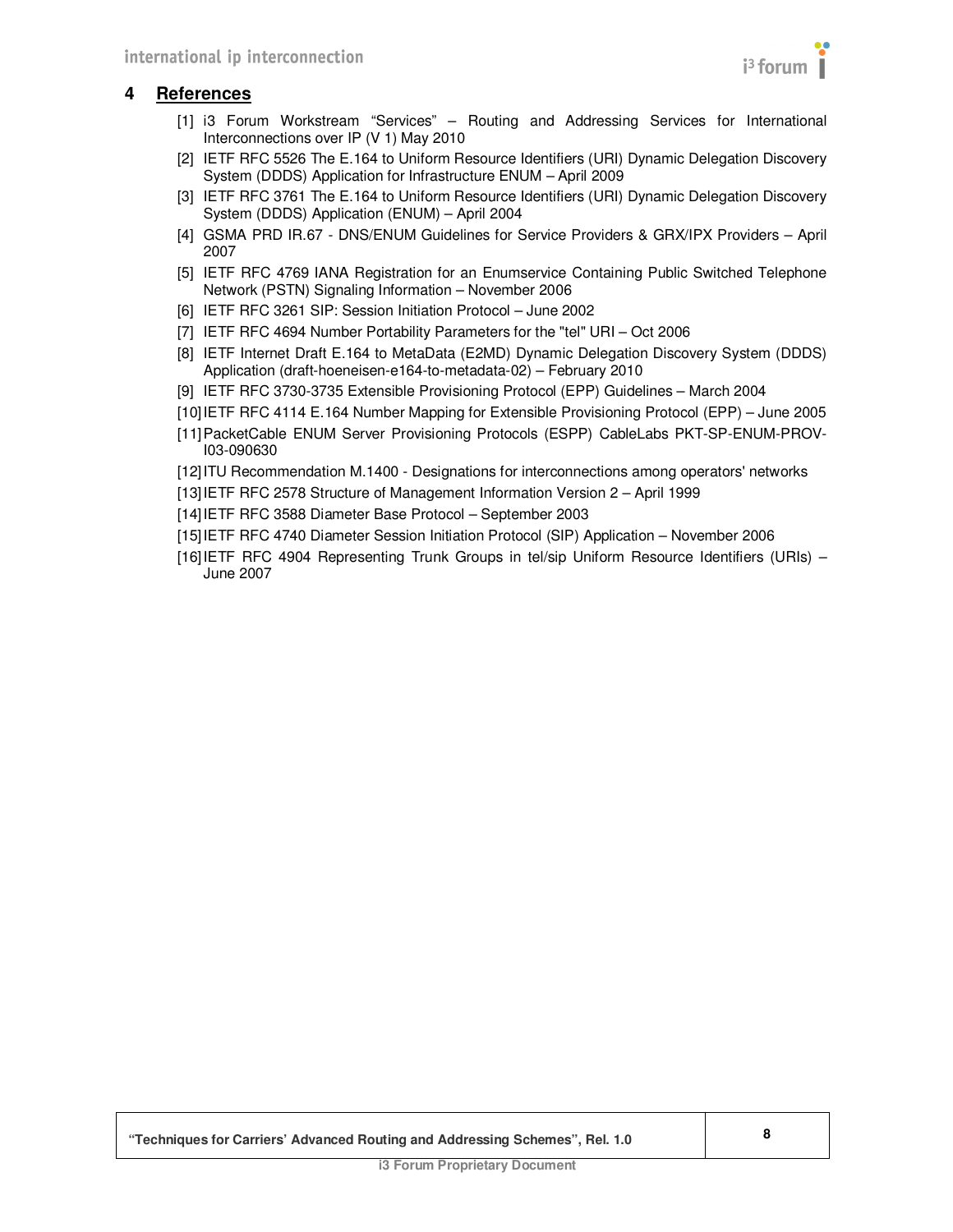

# **5 Supported Services**

The purpose of this document is to define the query and provisioning interfaces as well as the general solution requirement for carriers to exchange the addressing and the service attribute information to support the following two service categories:

• International carrier traffic routing

The received addressing information from other carriers will allow a carrier to route the traffic to its international bilateral/multilateral carrier of choice and avoid expensive charges and quality degradation from the extra transiting hops. Many Mobile Network Operators and Cable Network Operators have already established the peering relationships within the network operator community. However, there are some additional requirements from the carrier perspective to support the carrier bilateral/multilateral traffic exchange and essentially move from country-to-country to carrier-to-carrier routing. One of the requirements is for carriers to manage the final routing decision based on other business considerations, i.e. least cost routing, bilateral overage traffic cost etc. Other requirements involve quality considerations driven by the far-end user service attributes and the underlying carrier capability.

Service based routing

Specific service based routing will allow a carrier to make the routing decision based on the services supported by the far-end user and the underlying carrier service supporting capability. For instance, a carrier could choose another carrier A as its default interconnect provider but carrier B for some specific service types, e.g. FAX/IFAX.

At the initial stage of the i3 Forum routing and addressing discussion, the focus is for the carrier to obtain the number portability corrected data based on E.164 address to support routing in the IP environment. The actual routing policy, e.g. the least cost routing, the specific service based routing, is left to each carrier to manage. This offers a simple solution for participating carriers to benefit before a full set of the services, e.g. the routing policy management gets supported.

# **5.1 Information Elements to be Exchanged**

The document [1] by i3 Forum Services Workstream covers the routing and addressing market requirements from the carrier community's perspective.

Based on the requirements identified by the i3 Services Workstream, two types of information about E.164 numbers are desired to enhance carriers' routing decisions are:

- Terminating service provider identity. The information to identify the terminating service providers network, e.g. a unique service provider ID (SP ID) or a domain name in the SIP URI that contains the network identity;
- Services and capabilities associated with a number.

The information provided is the input to carriers' routing decisions; routing decisions remain with each carrier. Thus, what is desired are information elements to be input to carriers Least Cost Routing mechanism rather than URIs to be directly utilized by carrier's call control elements to initiate a SIP INVITE. Each carrier's least cost routing mechanism provides the mapping from a terminating service provider identity to a carrier or a group of carriers for routing.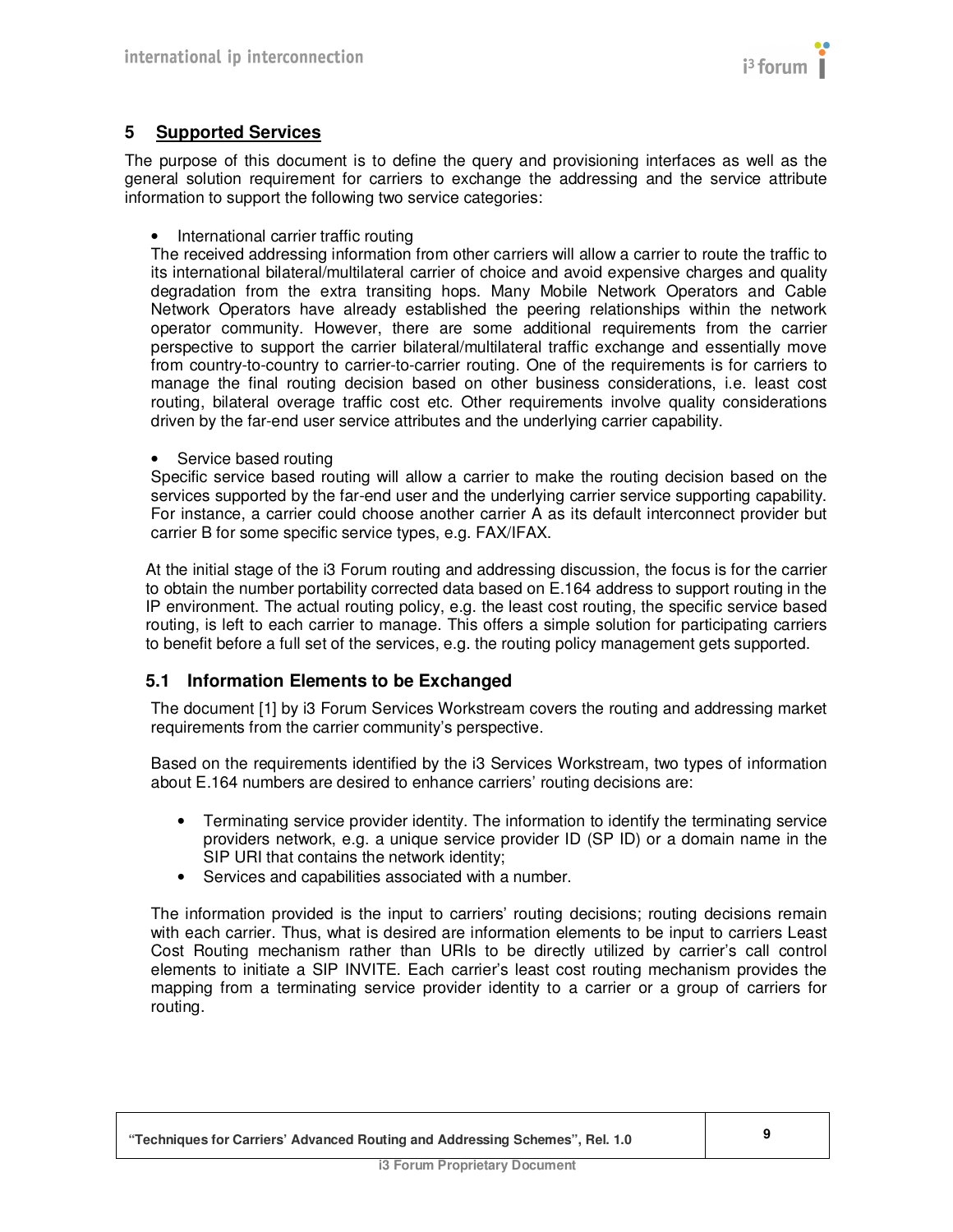

# **5.2 Information Sources**

#### 5.2.1 Terminating Service Provider Identity

There are four sources that can potentially provide the terminating service provider identity to a given E.164 number.

- Carriers who have the knowledge of their represented service provider E.164 number database; These carriers may benefit the most from this solution and are more likely to provide this address data than other potential sources;
- Service providers who own the end user and their E.164 numbers; It might be a challenge finding incentives for these service providers to supply their E.164 numbers as they may not directly benefit from the carrier solution;
- National or regional number registries and Number Portability Databases (NPDB):
- Other existing industry carrier federations/consortiums address databases.

Authoritative SP ID information is in some, but not all cases available from national number registries and number portability databases where they exist, e.g. in the USA and Canada. These sources may not provide information about the entity maintaining the retail relationship with the end users.

Carrier or service provider sourced SP ID information cannot be regarded as authoritative unless verified again authoritative sources. Without the authoritative verification, the SP ID can still be used, at the carrier's discretion, for the carriers who have the bilateral/multilateral routing relationship.

As of today, there is no global standard for SP ID. Therefore, Number portability databases cannot provide a standard SP ID. They may provide a national SP ID or a routing number (rn) and may continue to do so even after a world-wide SP ID is standardized. Deriving a global SP ID, may require a mapping table in a registry and, in the rn case requires a further translation. Mapping could also be done by the querying carrier, although that would require each carrier to develop mappings for each country.

In nations that allow number portability but do not implement a central number portability database there may be no direct authoritative source for SP ID. Existing number plan information may identify the provider that originally served a ported number but only that entity may be able to identify the current service provider.

#### 5.2.2 Services & Capabilities

Service and capability information, on the other hand, is generally not available in national number portability databases but is only known to the serving providers.

When the terminating service providers are represented by an exclusive carrier, the carrier may provide the service and capability information.

# **6 Routing and Addressing Data Exchange Architectures**

#### **6.1 Call Model**

Before considering candidate architectures for the exchange of routing and addressing data, it is useful to consider how such data will be employed in the route selection process during session setup. A call control element (such as an SCSCF) presumably queries some server to determine a route. The routable URI returned reflects the outcome of an LCR decision. The

 $\mathbf{I}$ 

| "Techniques for Carriers' Advanced Routing and Addressing Schemes", Rel. 1.0 |  |
|------------------------------------------------------------------------------|--|
|------------------------------------------------------------------------------|--|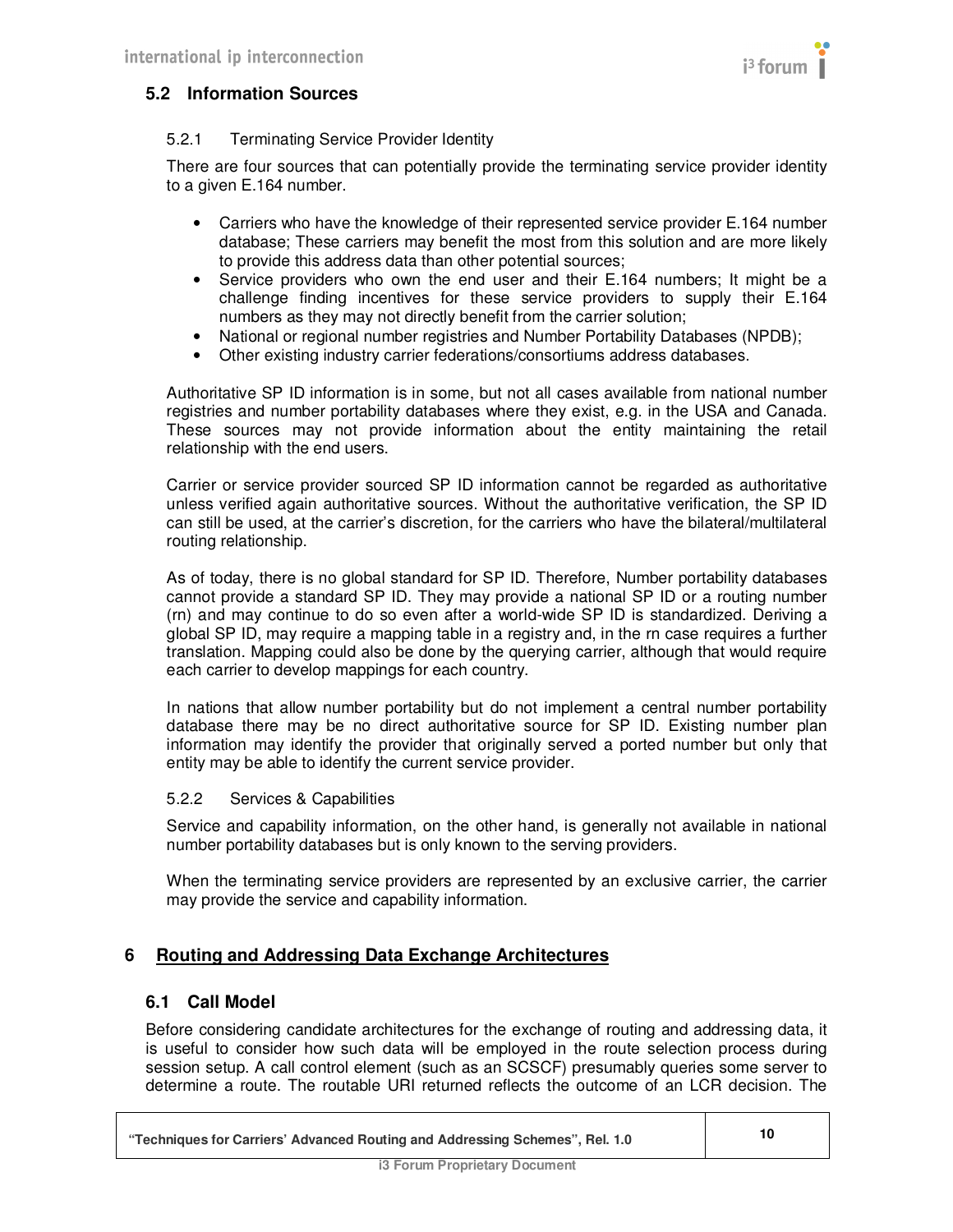

data discussed in this document (SP ID, Services/Capabilities) are inputs to the LCR decision. Carriers (or their LCR vendors) need to carefully consider how to most efficiently structure information flow. For example, should the registries (or local copies or data stores) envisioned in this document be queried by the call control element or by the routing server? In the former case, the call control element will have to pass the info to the routing server for processing. Alternatively, the routing server could perform the query in response to the request from the call control element. This would also allow the query to be bypassed in cases where the server does not need additional information to make a decision (e.g., the carrier has only one route to a particular country or NDC.)

# **6.2 Architecture Types**

Exchange of routing and addressing data may take place bilaterally between carriers or mediated by a shared registry. While certain exchanges might take place bilaterally, they can become complex as the number of carriers involved increases. Thus at the international level, carriers are and will continue to make use of shared addressing registries, mostly supported by third party registry service providers.

- It has been recognized that a variety of IP routing and addressing architectures could exist in the industry.
	- o Public
	- o Private
	- o Fully meshed
	- o Centralized
	- o Distributed

The final architecture selection is driven by the business model and its requirements. However, it will support the following functions as the minimal requirements:

- Data sharing based on bilateral/multilateral agreement and defined authorization policy;
- Automatic data replication among authorized carriers with bilateral/multilateral agreement;
- Near-real time data update for data to be number portability corrected;
	- $\circ$  Each carrier is responsible for providing and updating the addressing data that the carrier represents;
	- $\circ$  Data is directly or indirectly synchronized with each country's national, regional or carrier based Number Portability Database (NPDB) to prevent false ownership declaration.
- Interoperability with other industry carrier federations/consortiums.

# **6.3 Public vs. Private Architectures**

In this document, public registries are those sanctioned by some authority such as the ITU-T. Private registries are those operated by a commercial party or parties. (Note: A public registry implementation of a carrier ENUM, e.g., as in RFC 5526 [2], where the service provider controls registrations for a number is different from End User ENUM as contemplated in RFC 3761 [3] where the telephone number assignee controls registration.) It is presumed that initially private registries will be used to meet the needs outlined in this document.

# **6.4 Fully Meshed vs. Centralized vs. Distributed Architectures**

A fully meshed architecture is one in which each carrier exchanges routing and addressing data directly with each other carrier on a bilateral basis. While such architectures are feasible for a small number of carriers, they are not effectively scalable. Therefore, where needed, it is expected that addressing & routing registries will be employed.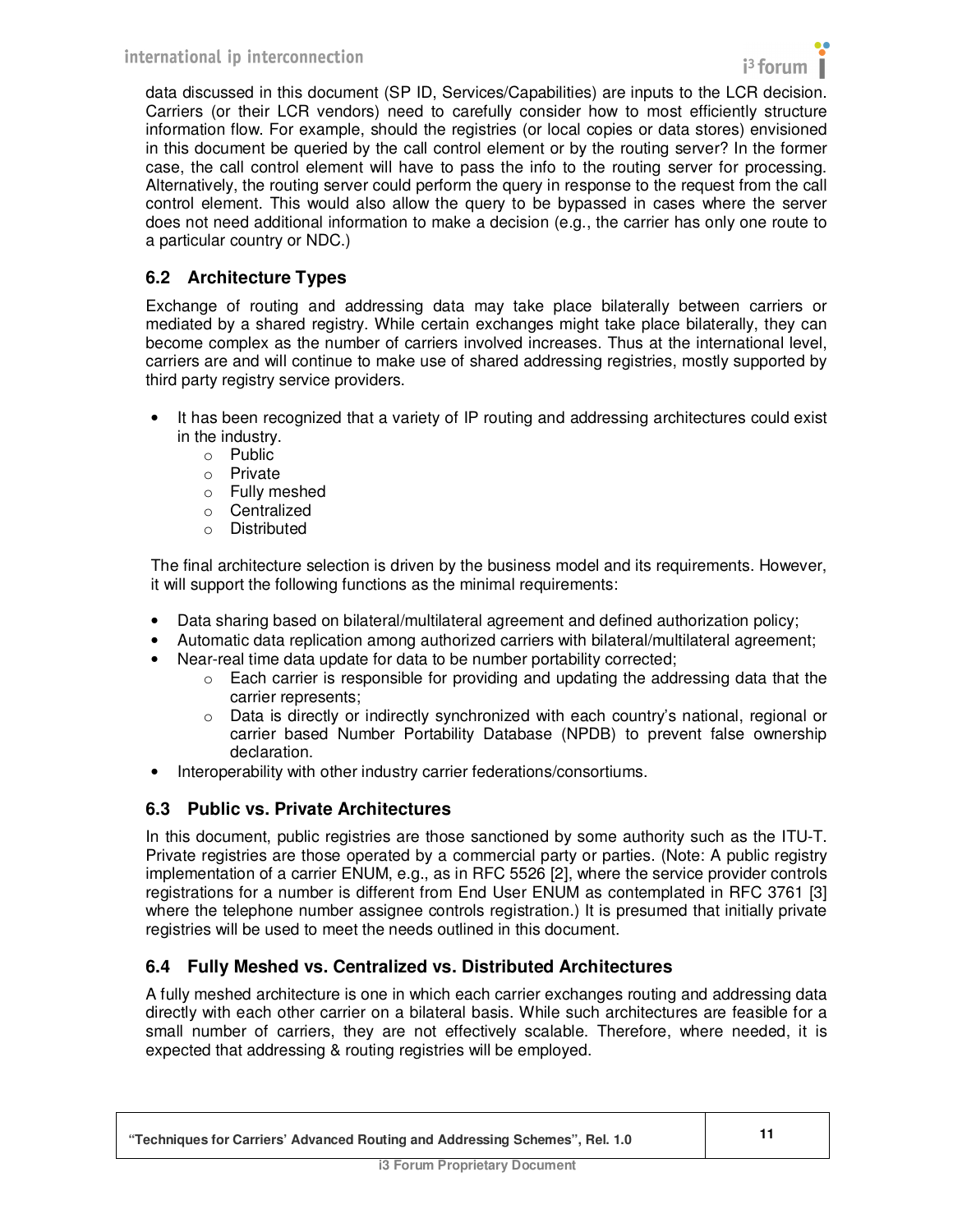

Such registries are managed by third parties. They may be either centralized or distributed. In the centralized case all data is contained in a single registry while in the distributed case, the data is distributed across multiple databases. For example, in an ENUM implementation, the routing data for all numbers could be held in one central registry or different portions (segmented by Country Code and/or by serving service provider) could be held in multiple databases with pointer from a top level registry indicating where to find data for a specific E.164 number. The GSMA PathFinder registry discussed below provides examples of both concepts.

# **6.5 Industry Existing Architecture - GSMA**

There are vendor specific routing and addressing solutions available in the market as well as some solutions proposed by the industry service operator associations. One of the existing architectures proposed by GSMA is an implementation of Carrier ENUM as detailed in GSMA document IR.67 [4].

The GSMA defines one tree, where the root is identified by the domain e164enum.net with a flexible tiered structure below it. Below the root (tier-0) is a tier-1 level, which is at a country level. As an example, a UK tier-1 would be responsible for the sub-domain 4.4.e164enum.net  $(UK = +44$  prefix). Number portability is also managed at the tier-1 level. Below the tier-1 level is the retail operator level at tier-2 level. Tier-2s are responsible for providing the NAPTR records.

- Tier 0 Global level (e.g. Root DNS server)
	- Authoritative for the top level domain ("e164enum.net");
	- Under this domain are pointers to the Tier 1 authoritative servers.
- Tier  $1 -$  Country level  $(CC)$ 
	- Authoritative for country code (e.g. "4.4.e164enum.net" for country code +44);
	- Under this domain are pointers to the Tier 2 authoritative servers (portability corrected).
- Tier 2 Operator level (NDC)
	- Provide NAPTR records;
	- Under this domain are the individual Subscriber Numbers each with one or more NAPTR records.

The GSMA proposal recognizes that the tier structure will vary on a national basis. For example, where number portability has been implemented carriers may no longer be authoritative for an NDC and the Tier 1 may contain delegations for individual subscriber numbers. Alternatively, some providers may wish to provision their NAPTR records onto a common server, resulting in a combined Tier 1 and 2.

# **7 Query Interface**

The query interface is for carriers to obtain Service Providers' identities and service capabilities information. Such information can be acquired from a shared registry or via a carrier-to-carrier bilateral relationship.

# **7.1 Existing Alternatives**

Four candidate query protocols have been identified:

- ENUM/DNS (RFC 3761 [3] & 4769 [5])
- SIP Redirect (RFC 3261 [6] & 4694 [7])
- SS7 MAP/TCAP
- DIAMETER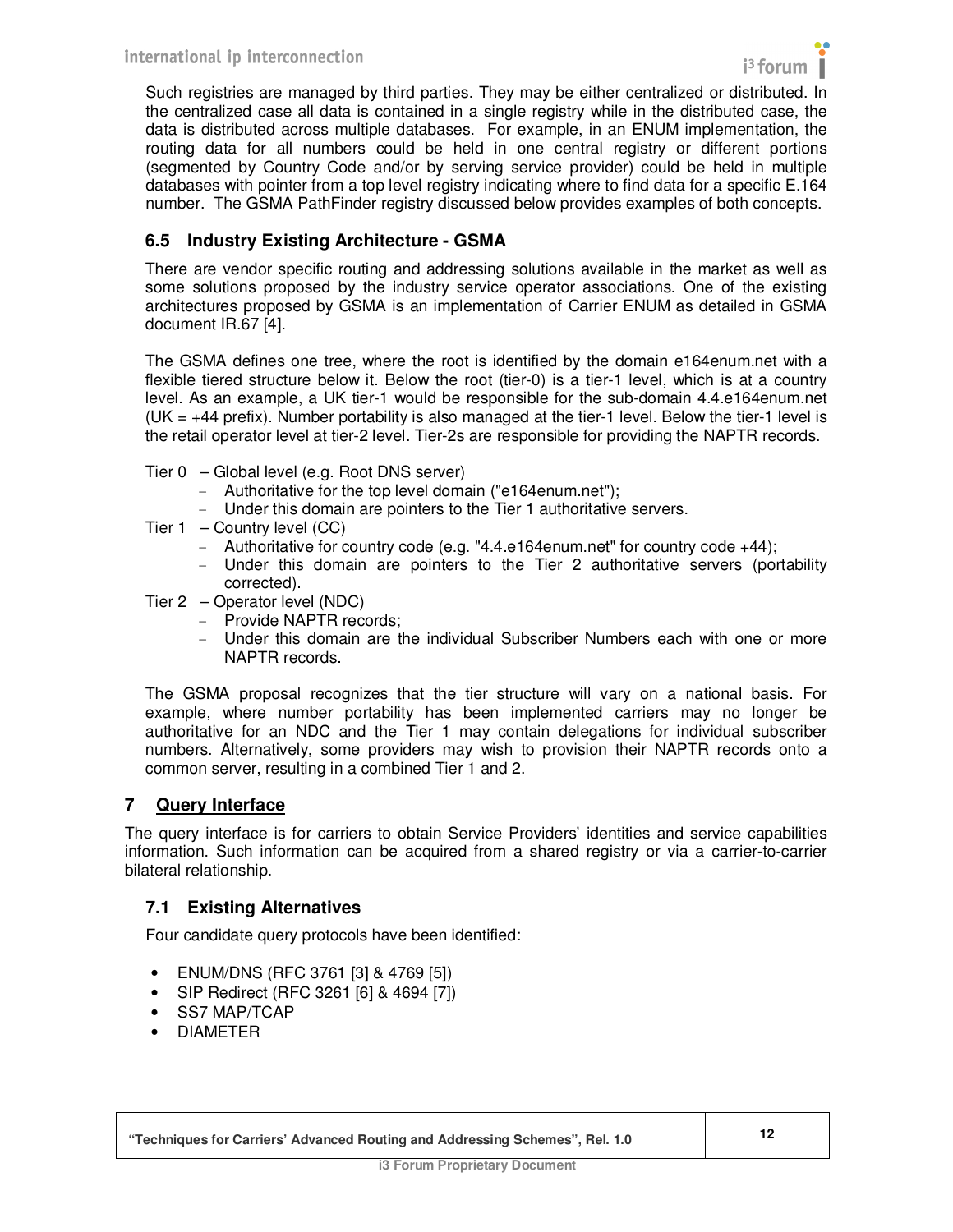

The following table provides an overview of benefits and limitations within each protocol:

| <b>Query Interface</b><br><b>Options</b> | <b>Pros</b>                                                                                                                                                              | <b>Cons</b>                                                                                                                                                                                                                                                      |
|------------------------------------------|--------------------------------------------------------------------------------------------------------------------------------------------------------------------------|------------------------------------------------------------------------------------------------------------------------------------------------------------------------------------------------------------------------------------------------------------------|
| <b>ENUM</b>                              | Light weight, Service Agnostic, Re-<br>use of existing DNS infrastructure;<br>captures service information                                                               | Limited information contained in the<br>query;<br>ENUM is currently focused on<br>delivering URIs. Use of TXT records or<br>enhancements in progress may be<br>required if carrier network elements<br>and IBO systems cannot make use of<br><b>URIs for LCR</b> |
| <b>SIP Redirect</b>                      | Has more place holders for call<br>information in the request                                                                                                            | Call processing intensive, cannot<br>effectively convey service information                                                                                                                                                                                      |
| <b>SS7 MAP/TCAP</b>                      | Allows service available to legacy<br>TDM switches with MAP/TCAP<br>support. As a result, this protocol<br>support in the soft switch is widely<br>available             | Heavy weight protocol; call processing<br>intensive                                                                                                                                                                                                              |
| <b>DIAMETER</b>                          | used within IMS based networks,<br>suitable for database related<br>services; light weight; service<br>agnostic; extendable; could be long<br>term preference to support | Lack of industry standard as it is not<br>widely deployed in the intended use<br>for IP routing and addressing                                                                                                                                                   |

Note: It is recognized that SIP is not a query protocol, although in this document it is used as a query resolution mechanism.

# **7.2 Recommended Query Interface Protocols**

It is recommended either ENUM or SIP Redirect be the protocol of the query interface. SS7 and DIAMETER will not be discussed further within this document. Carriers can choose to implement SS7 and/or DIAMETER for routing and addressing within their networks at their discretion.

Carriers with local address resolvers can define their own query interface; Carriers who do not have local address resolvers query an external addressing registry database; countries that disallow local replication of the number portability data require the carrier query the national registry.

The IETF is considering formation of an E2MD Working Group to work on proposals for using the Domain Name System (DNS) to resolve E.164 numbers into metadata (E2MD) to provide information about E.164 numbers in cases where E.164 Number to URI Mapping (ENUM) can not be used [8]. Such proposal, when it becomes mature and widely supported by the industry will be further looked into as i3 future work.

#### 7.2.1 ENUM Query Protocol

It's recommended ENUM be one of the supported query protocols. An ENUM query returns portability corrected information (including PSTN number portability parameters) and can convey service information via the enumservice field as detailed below and in the section 10 of this document.

#### ENUM Query and Response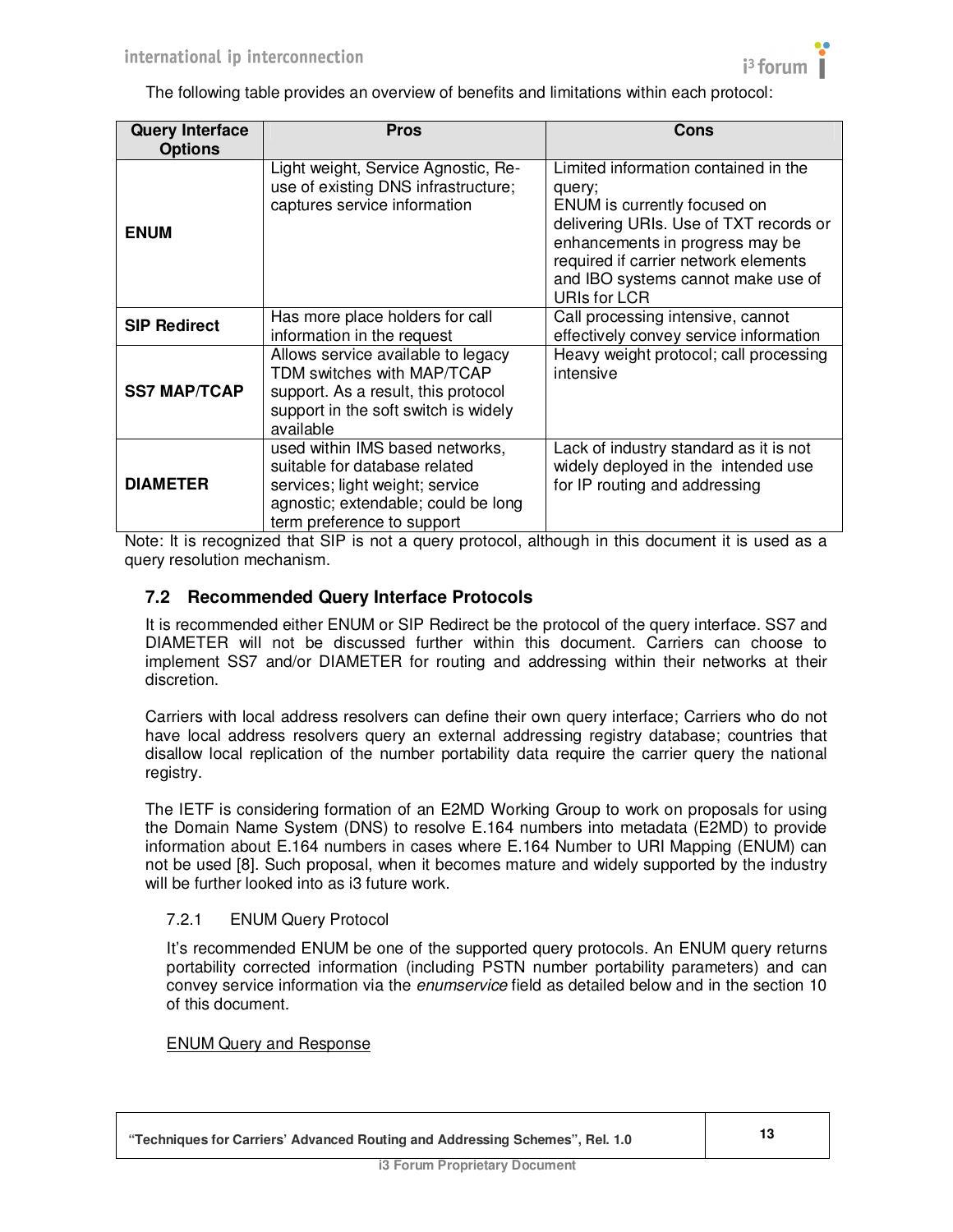

The ENUM query interface supports a standard DNS query as defined in RFC 3761 [3]. An ENUM query returns a NAPTR (Naming Authority Pointer) record. ENUM is inherently number portability corrected, meaning that the records returned reflect the current service provider of record.

Information on the current service provider for a PSTN number may be reflected in at least three ways:

• A NAPTR record may resolve to a SIP URI that identifies the service provider's ingress point, e.g., in the hostname, for example

\$ORIGIN 3.2.1.0.5.5.5.5.1.2.1.e164.arpa. NAPTR 10 100 "u" "E2U+pstn:sip" "!^.\*\$!sip:+12155550123@gw.serviceprovider1.com;user=phone!".

• A NAPTR record may resolve to a tel URI that includes number portability information per RFC 4769

\$ORIGIN 3.2.1.0.5.5.5.5.1.2.1.e164.arpa. NAPTR 10 100 "u" "E2U+pstn:tel" "!^.\*\$!tel:+12155550123;npdi;rn=2155550199!"

• As discussed below, ENUM queries may eventually return an SP ID that directly identifies the terminating service provider without providing any routing information.

The NAPTRs for pstn service will contain either tel URI or sip URI.

ENUM is focused on returning URIs via NAPTR records. This may complicate the task of the carrier's LCR platform in extracting the service provider and service/capability information it needs for routing. On the other hand, nothing prevents an ENUM query from returning TXT records that could contain arbitrary information to be defined by the i3 to support its needs.

#### Presentation of Number Portability

An ENUM query response that returns the number portability (NP) information does so by populating multiple parameters as detailed in RFC 4769 [5]. The carrier that receives the query response can route the call based on the NP information. The NP parameters are Routing Number (rn), rn-context, Number Portability Dip Indicator (npdi), cic, cic-context and Service Provider Identifier (SP ID). Another option is to use SIP URI to capture the routing information in the domain name.

Considering the i3's position to promote the inter-carrier bilateral/multilateral traffic exchange, the SP ID is recommended to present the number portability corrected address data. Unlike a service provider peering agreement where the parties simply exchange each other's organic traffic, the carrier bilateral/multilateral agreement has other factors to consider:

- 1. A carrier bilateral/multilateral agreement assumes a commercial value, often rate per minute or rate per message to the traffic being exchanged. The imbalance traffic is usually given a higher overage rate that could result in the carrier choosing to route the imbalance traffic through other hubbing agreements.
- 2. A carrier can claim its representation of any service providers based on the cost structure, i.e. via a service provider peering agreement. In such situations, the traffic originating carrier requires the flexibility to route the traffic outside of the bilateral/multilateral agreement as needed.

| "Techniques for Carriers' Advanced Routing and Addressing Schemes", Rel. 1.0 |  |
|------------------------------------------------------------------------------|--|
|------------------------------------------------------------------------------|--|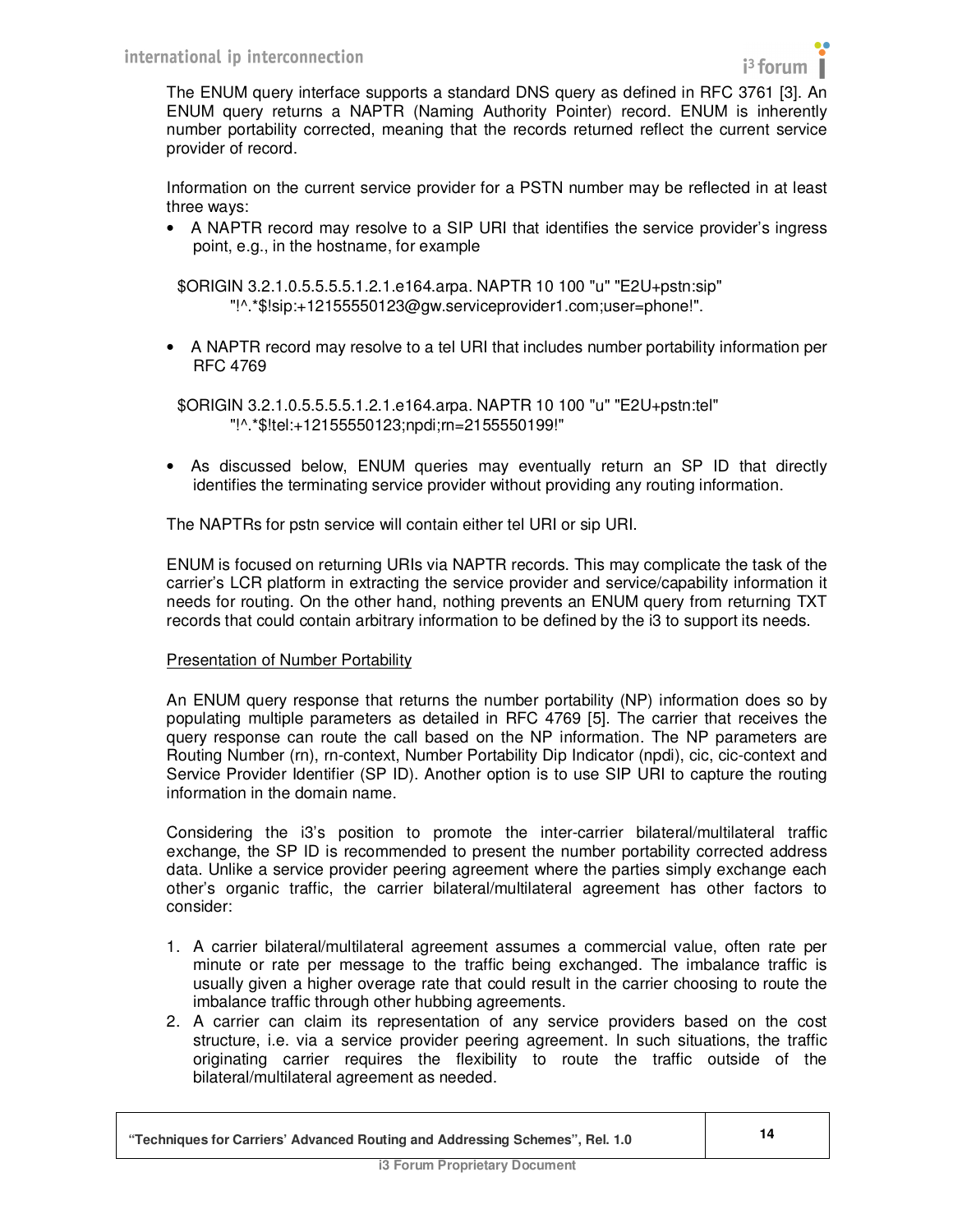

At the current stage of the analysis, the carrier will manage the routing within its own network based on the addressing information received from the query response. The service provider information for any given E.164 address is sufficient for the carrier to make the routing decision based on various bilateral/multilateral and hubbing agreements, which often is managed via the carrier owned Interconnect Business Optimization (IBO) system. The IBO system usually factors the vendor dial code breakouts, underlying carrier cost, quality and service capability as well as network capacity into the routing decisions. The carriers would encourage the IBO system vendors or the carrier's own developers to enhance the IBO solutions to accommodate the advanced routing and addressing requirements outlined in this document towards a fully integrated solution for the carriers in the near future.

Please note that the rn and SP ID are not world-wide industry standard and require some customization before they can be used.

#### 7.2.2 SIP Re-direct Query Protocol

It is recommended SIP Redirect be one of the supported query protocols beside ENUM.

The response to the SIP INVITE serving as a query returns the URI information containing the number portability corrected address data. Upon receiving the data, the originating carrier identifies the proper routing information based on the address and sends another SIP INVITE to complete the call routing. The SIP Re-direct query interface complies with the RFC 3261 [6].



Unlike the ENUM query, SIP redirect lacks of the support of multiple service types of the terminating device but it provides an alternative option when ENUM is not an option to the carrier. This happens in the situation where the carrier uses a soft switch lacking ENUM capability to query the number portability information.

As per the signalling flow shown in Figure 1, a SIP INVITE returns a redirect response including a URI with number portability related information. RFC 4694 – Number Portability Parameters for the "tel" URI - defines how tel URI contains the number portability related information [7]. It recommends use of routing number (rn) combined with the npdi parameter in the tel URI to carry the number portability information, or carrier identification code (cic) to carry the long-distance carrier information. Both rn and cic are not ideal parameters to carry the service provider identity information which is the preference for carrier communities to contain the number portability data.

| "Techniques for Carriers' Advanced Routing and Addressing Schemes", Rel. 1.0 |  |
|------------------------------------------------------------------------------|--|
|                                                                              |  |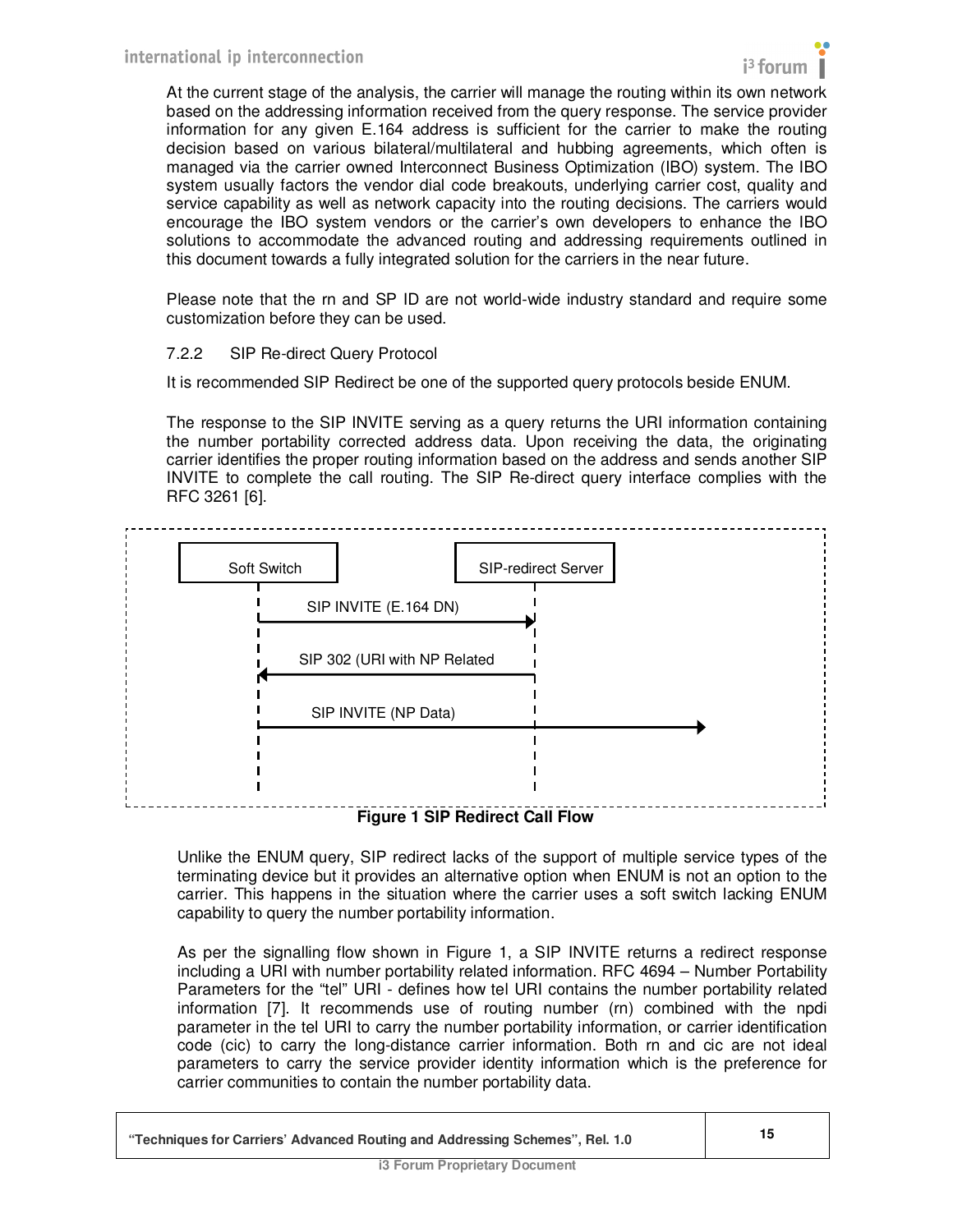Protocol customization is required to contain the service provider identity into the redirect response with sip URI or tel URI as the input to the carrier routing decision. Challenges arise not only from the protocol customization to support SP ID but also from the capability of the soft switch, which is likely the entity that initiates the SIP INVITE, to route based on SP ID. Alternatively, the service provider identity can be integrated into the dialed number as the digit prefix in the redirect response. Prefix based routing is generally supported by a soft switch translations scheme but it adds the complexity to the switch dial code management and might not be scalable depending on the deployed soft switches capability. Also, this adds a requirement that the SP ID must be in numeric format.

In addition, when the redirect response is received by the soft switch, it requires the capability to re-translate based on the additional information received in the response to apply further routing considerations, e.g. least cost routing. SIP redirect could create billing issues by way of multiple CDR generations within the switch due to multiple SIP INVITEs.

Therefore, SIP redirect is recommended as a query protocol only when ENUM query protocol is not supported. The same considerations with respect to the number portability presentation as per the discussion in section 7.2.1, apply to SIP Redirect.

# **7.3 Transport and IP Security for Query Interface**

Three transport options have been identified to provide IP connectivity for the query interface. The following discusses each of these three options:

• Private Line

A dedicated transport link will be deployed between carrier and the addressing database. The link provides:

- o IP connectivity for Query interface;
- $\circ$  A dedicated physical link to prevent any potential security risk from other networks;
- o Guaranteed bandwidth to offer good QoS control for Query traffic.

However this option also has some limitations:

- $\circ$  Scalability issue for building private line to each individual carrier requiring query access to the addressing registry database;
- o High cost for implementing and maintaining those links.
- VPN over Shared Facility

This option takes advantage of a Virtual Private Network (VPN) service from third party provider to offer IP connectivity for Query Interface.

- $\circ$  Traffic in the virtual network is tunneled through the underlying transport network (Layer3, Layer2, IPSec etc.)
	- The proposed solution is to transfer query information on a multipoint-tomultipoint environment;
	- This makes the addressing database query available for all carriers who join the VPN;
	- **It reduces the complexity of having dedicated VPN for each carrier.**

Although the nature of VPN makes most security threats from public network impossible, some additional security measurements are still required in a multipoint-tomultipoint environment: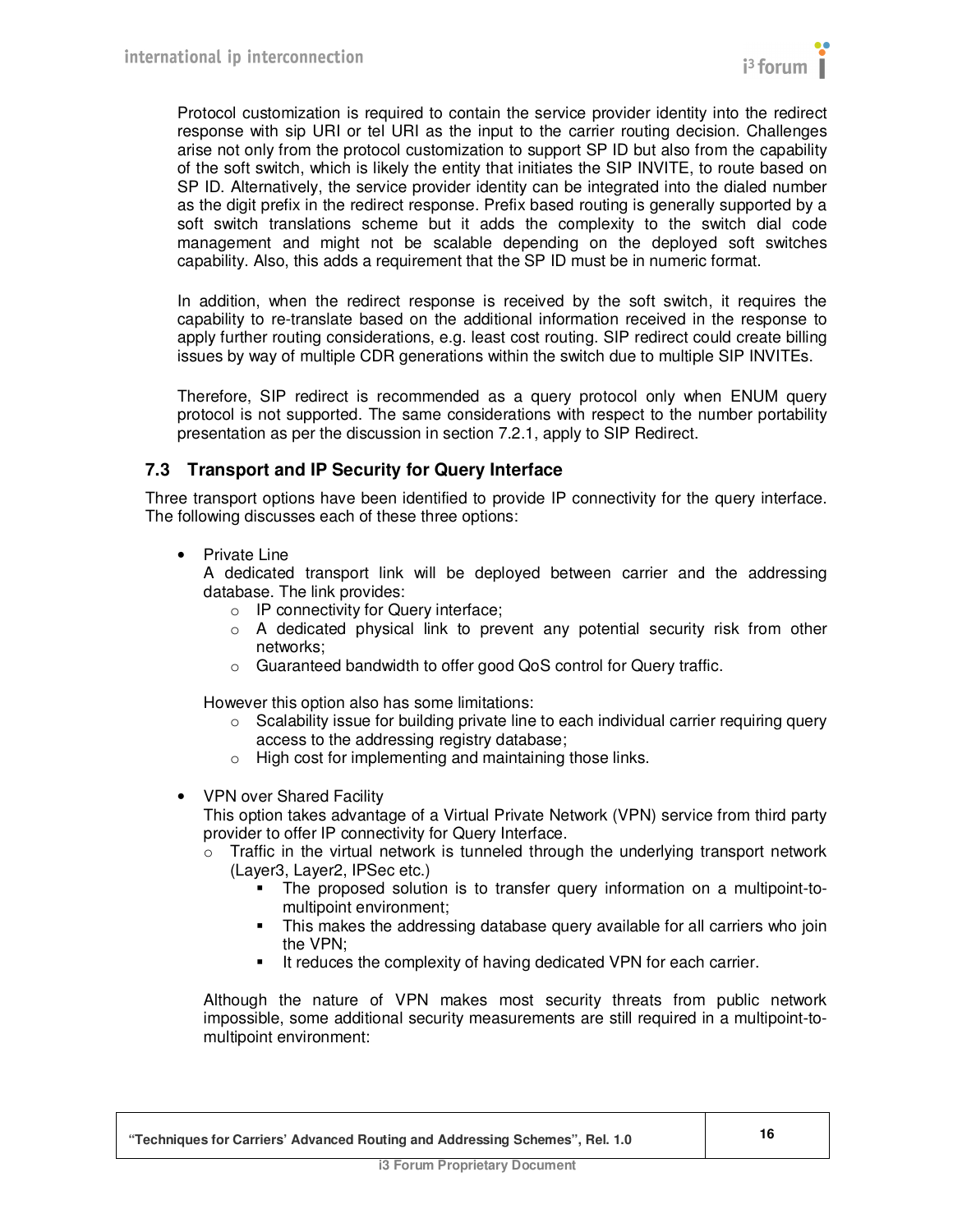

- A security device, e.g. stateful firewall etc., should be deployed in front of the addressing database server farm to protect the system from potential security threats from other operators;
- Each individual operator may also want to deploy their own security device based on internal security policies to prevent the VPN gaining access to its entire corporate network.
- o End to end QoS policy is available for query traffic;
- o VPN service is generally available internationally from various VPN providers;
- $\circ$  Easy to manage and maintain a single network to handle all query traffic.

The limitations of this option are:

- $\circ$  VPN service from one provider might not be available at certain International locations;
- o To maintain a consistent end to end QoS policy might prove challenging for the multiple VPN providers required to cover all locations. The multiple VPN providers will have multiple NNIs among them to limit end to end QoS policy.
- Public Internet

This option utilizes the Public Internet to provide IP connectivity for Query Interface. It has following benefits:

- $\circ$  Addressing database could be accessible from most of area in the world;
- o Most carriers would have a reliable internet access in place based on the IP peering links with many other carriers from the ISP perspective;
- o The lowest cost solution to offer IP connectivity for Query interface.

The concerns for this option are:

- $\circ$  Both carrier and addressing database infrastructure are exposed under all security attacks on the public Internet;
- o QoS is not available on the public Internet;
- $\circ$  Security mechanisms have to be in place to protect both carrier and addressing database infrastructure and the transactions between them:
	- Stateful Firewall / ACL (Access Control List) to only allow particular hosts and applications to communicate each other;
	- **IPS/IDS (Intrusion Prevention System and Intrusion Detection System) to** prevent any security threats on Public Internet;
	- Encryption (TLS SSL, IPSec, Kerberos etc.) to protect the confidentiality of messages.

#### **8 Provisioning Interface**

Provisioning/replication interfaces are required for carriers to update the addressing data into the addressing registry database as well as for carriers to download the authorized addressing data to the local resolver, when such registry database exists.

The defined addressing Data Replication interface/protocol should support both incremental replication and bulk replication.

The defined addressing Data Replication interface/protocol also needs to support the additional reference interfaces to connect other carrier federations/consortium registry service providers and the selected country national or regional based number portability databases, when required. The other carrier federations/consortium registry service providers, e.g. GSMA etc. could provide the extra address data coverage if such data is required but not available from the participating carriers. The national or regional based number portability database access offers not only an authoritative source to verify the carrier provided E.164 number owner of record, but also an

| "Techniques for Carriers' Advanced Routing and Addressing Schemes", Rel. 1.0 |  |
|------------------------------------------------------------------------------|--|
|------------------------------------------------------------------------------|--|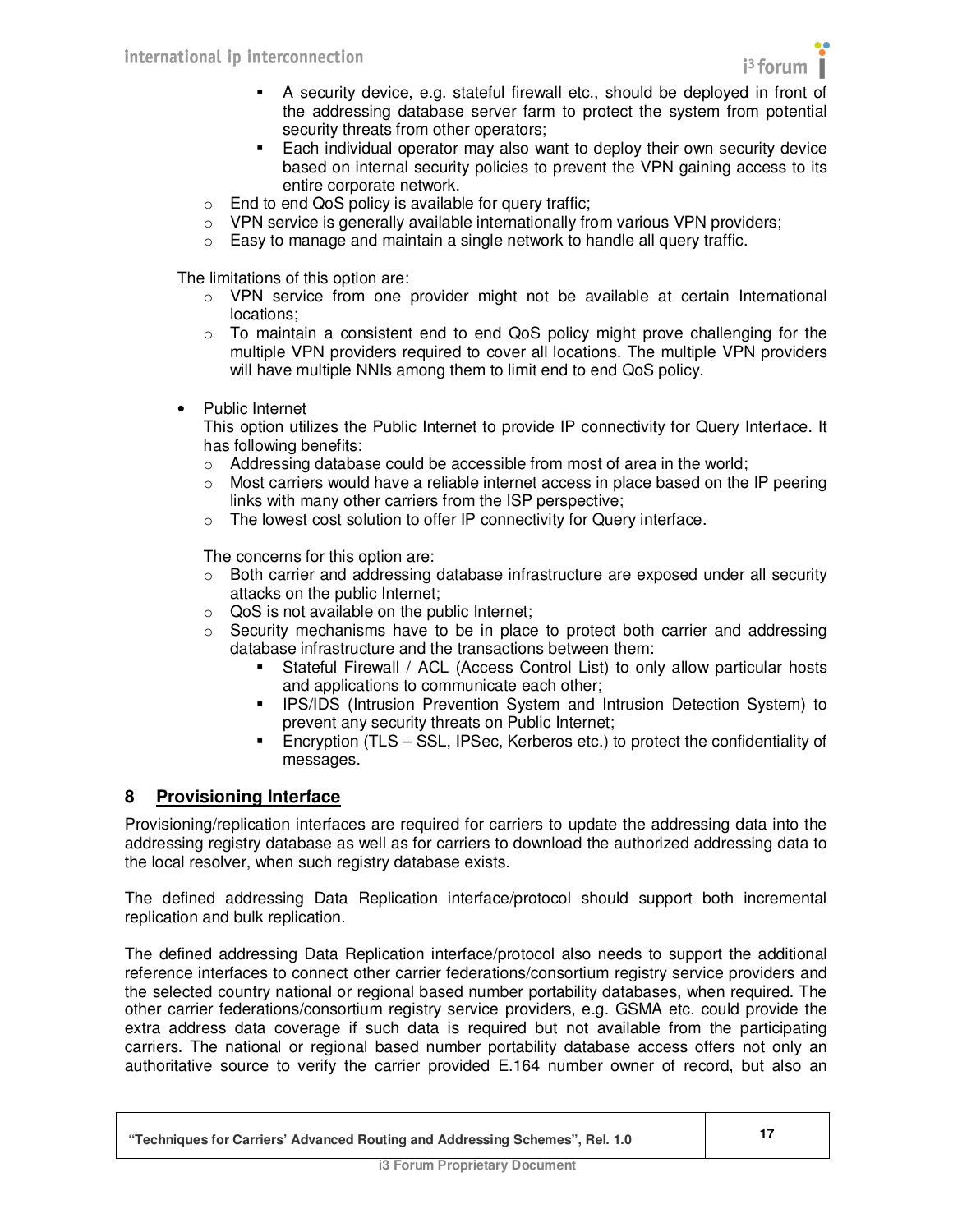

alternative data source to gain the full E.164 numbers of a nation or region covered by the number portability database.



**Figure 2 Addressing Data Provisioning Sources** 

The query objective is to obtain address data, i.e. SP ID and service/capability information. Routing decisions should be managed by the originating carrier based on the address data and on any other available information, e.g. using Least Cost Routing data.

# **8.1 Interface Requirements**

Provisioning interface requirements consist of both interface requirements and database requirements.

### Interface Requirements

- Support a file-based data transfer mechanism;
- Support both incremental updates (real time, connection oriented) and bulk update (trigger from manual process);
- During bulk updates the server should not accept incremental updates from the same source (client ID);
- Authentication, integrity and confidentiality;
- Support efficient transportation of a large number of data model objects;
- Ability to add, modify and delete the objects defined in the data model;
- Data storage and transfer optimization, simplify the distribution of redundant information or records, i.e. TN to SP ID mapping, support block of TN's transfer;
- Support uploading and downloading policy control to allow or disallow a carrier to download another carrier addressing data and/or to query the data.

#### Database Requirements

- Support a large addressing space same magnitude as the PSTN (registry requirement);
- Data uploading and downloading policy control as well as the query authorization information are linked to the source of the address information;
- Alert object data conflicts received from multiple clients;
- Support multiple uploading streams into same server from different sources simultaneously;
- Data storage and transfer optimization, simplify the distribution of redundant information or records, i.e. TN to SP ID mapping, support block of TNs storage;
- Manage conflicting uploading streams into the registry from different sources simultaneously.

#### Potential Provisioning Interfaces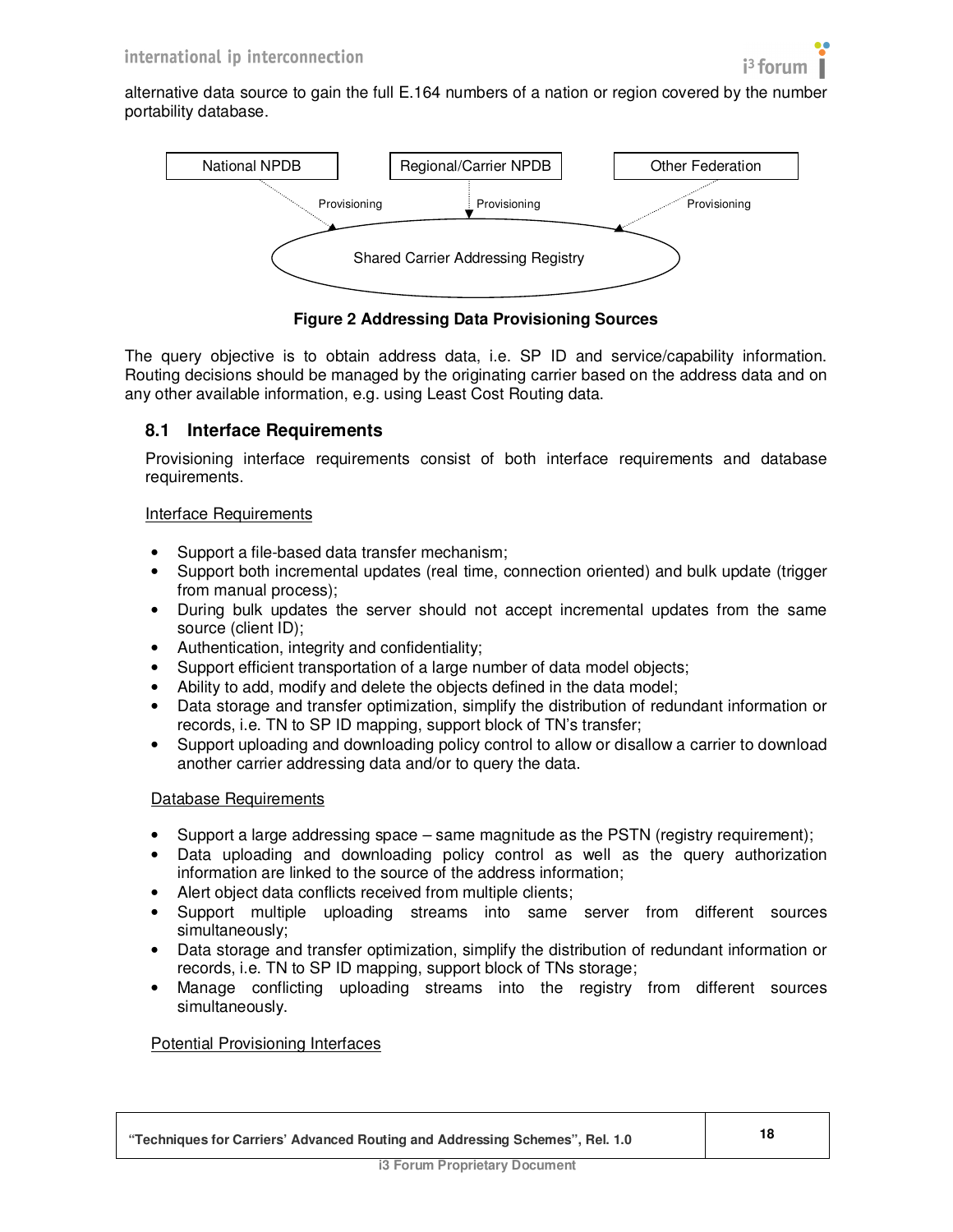The provisioning interface may depend upon the query interface chosen. For servers using the ENUM query interface, there are some candidates available in addition to vendor proprietary interfaces:

- Extensible Provisioning Protocol (EPP) as defined in RFCs 3730-3735 [9] and RFC 4114 [10].
- ENUM Server Provisioning Protocol (ESPP) defined by CableLabs PKT-SP-ENUM-PROV-I03-090630 [11].
- The IETF drinks (Data for Reachability of Inter/tra-NetworK SIP) working group is currently pursuing specification of a protocol for such provisioning.

The i3 Forum will need to track ongoing developments before specifying a protocol.

The servers supporting the SIP redirect query interface can leverage the similar provisioning interface requirements because the information to be stored in the address database is the same with the ENUM server. The carrier who does not support ENUM might not be able to support the provisioning interface specifically designed for the ENUM server. In this situation, the carrier can choose to be a query user only without supporting the provisioning interface and contributing the address data.

# **8.2 Transport and IP Security for Provisioning Interface**

The IP connectivity requirements for Provisioning are similar with the query interface requirements. It also has three transport options – Private Line, VPN over Shared Facility and Public Internet which have been discussed in the previous sections. The proposed approach is to share the same IP infrastructure for both Provisioning and Query interfaces.

In addition, the data replication function of the Provisioning interface requires a mechanism to pass the bulk data in a fast and secure method. The following protocols, as examples, can be implemented for file transfer with the security consideration:

- Secure Copy Protocol (SCP);
- Passive File Transfer Protocol (P-FTP);
- SSH File Transfer Protocol (SFTP);
- File Transfer Protocol over SSL (FTPS).

# **9 Service Provider Identity**

A service provider ID schema needs to be standardized as part of the solution. There are some recommendations available from the registry service providers and other addressing and routing data consortiums. The i3 Forum could either follow an existing recommendation or propose its own standard.

Some factors to be considered in selecting an ID schema include:

- Since the i3 service requirements have tentatively indicated a desire to be able to use SP ID in carrier routing logic, careful consideration of the constraints this need imposes is required.
- Some linkage with number portability is required for SP ID to be authoritative (at least the data must be portability corrected) but NP schema and corresponding SP ID formats vary on a national basis.
- The party that would administer the schema may be a consideration. Vendor proprietary schemes are, all things being equal, less desirable than industry controlled ones.
- Some have argued that SP ID schemas need to be linked to authentication. While this does not yet appear to apply to the use cases so far defined, clarity on this point would be useful as well.

| "Techniques for Carriers' Advanced Routing and Addressing Schemes", Rel. 1.0 |  |
|------------------------------------------------------------------------------|--|
|------------------------------------------------------------------------------|--|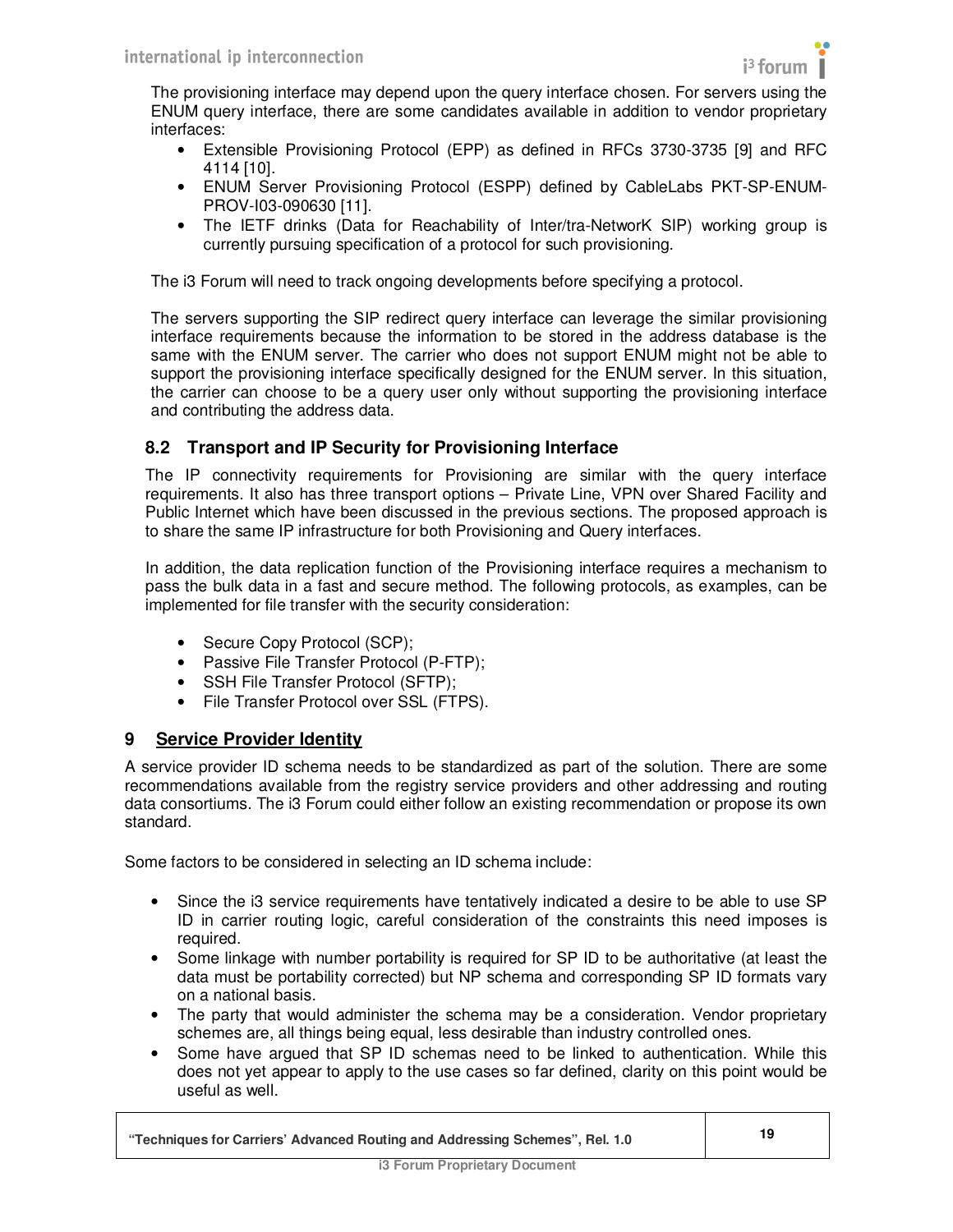

### GSMA:

For GSM mobile networks the host name in the URI contains the 3-digit mobile network code and the 3-digit mobile country code followed by "3gppnetwork.org"

"!^.\*\$!sip:+447802345678@mnc001.mcc234.3gppnetwork.org!". For operators without assigned E.212 numbering resources such as fixed network operators GSMA IR.67 recommends use of a domain name assigned in the Internet to the operator [4] in place of the mnc-mcc string, i.e., <Internet\_assigned\_domain\_name>.3gppnetwork.org.

#### ITU Recommandation M.1400M Carrier Codes:

Recommendation M.1400 [12] is "Designations for interconnections among operators' networks," and part of it defines codes for identifying network operators. These codes are 6-character alphanumeric identifiers of operators recognized by their ITU Member State's Administration. In the North America, NECA assigns these as OCNs. A complicating factor is that a single carrier may have multiple ITU carrier codes as shown, for example, on the NECA web site. Thus, a process to identify the single code per carrier may be needed if a single identifier per carrier is required. The i3 Forum also needs to carefully consider whether all the entities it might wish to identify are eligible for ITU carrier codes under their national regulatory structures.

#### Enterprise OID:

Object Identifiers (OIDs) are a hierarchical scheme standardized in ITU-T X.660 and ISO/IEC 9835 and used in ISO standards, ITU Recommendations, and IETF RFCs. IANA Enterprise Numbers as defined in RFC 2578 [13] are the specific instantiation of OID that would be appropriate.

#### ITU Study Group 2 Effort

In response to a contribution from NeuStar, SG2 has chartered a correspondence group to examine the issue of a standardized Service Provider Identifier or SP ID. The correspondence group is still awaiting inputs, and SG2 does not meet again until November 2010, no decision on a standard could take place before then.

#### Vendor specific carrier IDs

As noted, vendors might define their own proprietary code set as some already have. Each vendor will perform the carrier ID normalization if it needs to inter-work with other federations/consortium registry service providers.

#### Number Portability Databases

As noted, some national number portability implementations include an SP ID parameter. It is not clear that such IDs will be universally consistent.

#### Recommendation

At this point, either ITU carrier codes or IANA Enterprise Numbers appear to be the most appropriate resource. i3 members should consider the impact of these alternatives in their own infrastructures.

# **10 Information to be stored in IP routing directory**

The data model objects should include: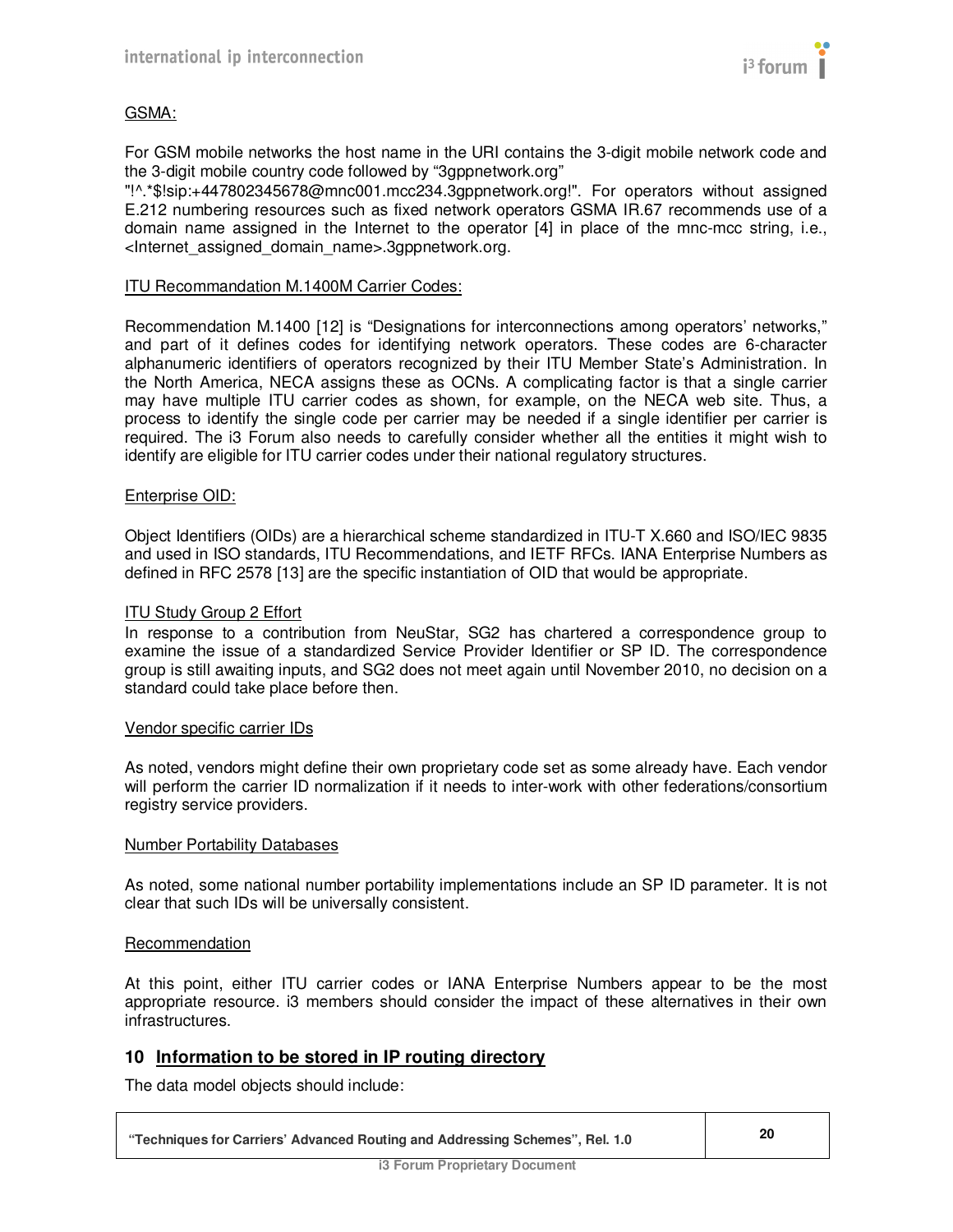

- Public Identity: TN or TN range
- Service Provider Identity
	- $\circ$  SP ID is suggested
	- $\circ$  Alternatively, the number portability parameter rn (routing number), from RFC 4769 where an appropriate national standard has been defined [5].
- For shared databases, Source Identity: Carrier or federation ID to show the data source, this could be a carrier identification or a carrier federations/consortium ID. This source identity information is required to trace any data in the registry to its original source. When a data conflict occurs, e.g. two sources provide different SP IDs on a same E.164 number, the source of data can be identified to manage the conflict.
- End user service objects: far-end user characteristics and/or applications supported. For ENUM a set of the enumservice registrations triggering different URI schemes has been defined (http://www.iana.org/assignments/enum-services) as per the below table. The service types can be identified and returned to the originating carrier upon ENUM query. Such information is optional for the originating carrier to use during the routing decision making.

| <b>Service</b>     | <b>URI Scheme</b>             | <b>Related RFC</b> |
|--------------------|-------------------------------|--------------------|
| H323               | h323                          | RFC3762            |
| <b>SIP</b>         | sip or sips                   | <b>RFC3764</b>     |
| <b>IFAX</b>        | mailto                        | <b>RFC4143</b>     |
| <b>PRES</b>        | Pres                          | <b>RFC3953</b>     |
| <b>WEB</b>         | http or https                 | <b>RFC4002</b>     |
| FT.                | ftp                           | <b>RFC4002</b>     |
| <b>EMAIL</b>       | mailto                        | <b>RFC4355</b>     |
| <b>FAX</b>         | Tel                           | <b>RFC4355</b>     |
| <b>SMS</b>         | Tel                           | <b>RFC4355</b>     |
| <b>EMS</b>         | Tel                           | <b>RFC4355</b>     |
| <b>MMS</b>         | tel, mailto                   | <b>RFC4355</b>     |
| E.164 to VPIM      | mailto                        | <b>RFC4238</b>     |
| E.164 to VPIM LDAP | mailto                        | <b>RFC4238</b>     |
| <b>VOICE</b>       | Tel                           | <b>RFC4415</b>     |
| <b>PSTN</b>        | Tel                           | <b>RFC4694</b>     |
| <b>PSTN</b>        | Sip                           | <b>RFC4769</b>     |
| <b>VCARD</b>       | http or https                 | <b>RFC4969</b>     |
| <b>XMPP</b>        | <b>Xmpp</b>                   | <b>RFC4979</b>     |
| IM                 | <b>XMPP</b>                   | <b>RFC4969</b>     |
| <b>VOICEMSG</b>    | sip, sips, tel, http or https | <b>RFC5278</b>     |
| <b>VIDEOMSG</b>    | sip, sips, http or https      | <b>RFC5278</b>     |
| <b>UNIFMSG</b>     | sip, sips, http or https      | <b>RFC5278</b>     |
| <b>ICAL-SCHED</b>  | http or https                 | RFC5333            |
| <b>ICAL-ACCESS</b> | http or https                 | <b>RFC5333</b>     |

When a terminating device supports multiple services, e.g. both pstn and mms, an ENUM query can return multiple NAPTR records as per the following example.

\$ORIGIN 3.2.1.0.5.5.5.5.1.2.1.e164.arpa. NAPTR 10 100 "u" "E2U+pstn:sip" "!^.\*\$!sip:+12155550123;npdi;spn=5xxxx@gw.example.com;user=phone!". NAPTR 100 10 "u" "E2U+MMS:mailto" "!^.\*\$!mailto:+12155550123@gw.example.com!"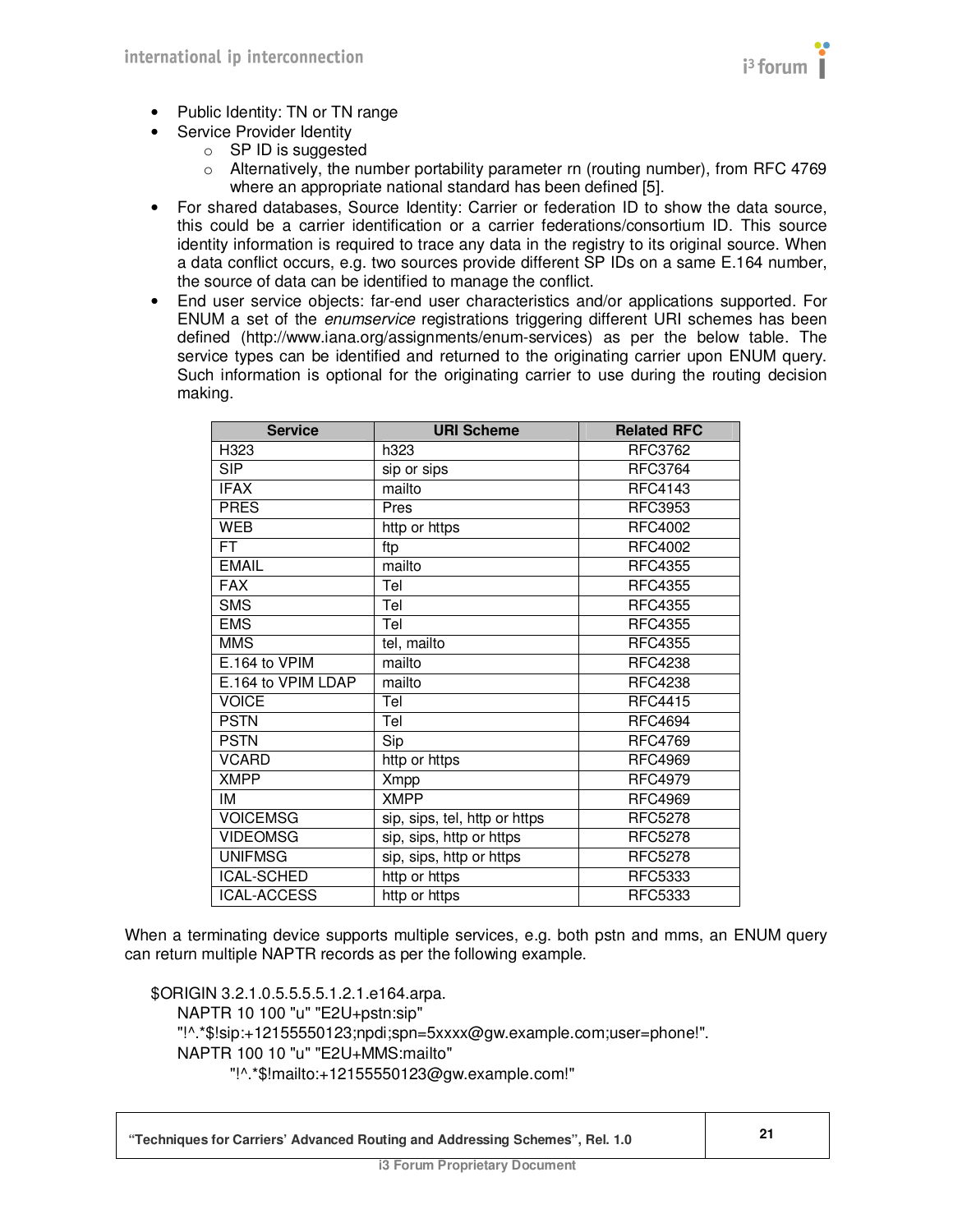

As noted in Section 7.2.1 embedding of service information in NAPTRS/URIs may raise some issues and alternative DNS Resource Record (RR) types might also be considered.

# **11 IP Routing Directory Security and Accounting Requirements**

The proposed solution should cover the following security requirements:

- Protect against malicious attacks (e.g. Denial of Service, man-in-the-middle) at IP and session layer protocols (e.g., ENUM/DNS, SIP, Diameter);
- Provide AAA (Authorization, Authentication, Accounting) for user login, provisioning and service query:
	- o Query permission or data replication permission;
	- $\circ$  Carrier based authorization on selected service provider data view and update;
	- o Service data access permission;
	- $\circ$  Usage reports, e.g. number of the total queries, percentage of the successful queries, number of network list updates in predefined common format.
- Support transaction security:
	- o Provisioning transaction;
	- o Querying transaction;
	- o Transport and IP security has been discussed in the query interface and provisioning interface sections.
- Data integrity;
	- o Integrity check while data is being exchanged between parties.
- Provide user administration.

### **12 IP Routing Directory Data Partitioning Requirements**

The proposed solution should support logical partitioning (not necessarily physical partitioning) of data as follows:

- "Vertical partitioning" to allow different querying parties to receive different responses with respect to numbers/addresses stored in the registry. For example, only permitted parties may replicate the data of a given service provider's E.164 numbers to their own domains, or only permitted parties may query but not replicate a given service provider's E.164 numbers.
- "Horizontal partitioning" to allow different subsets of the service attributes data to be presented for a specific number/address. For example, a registry might contain data for a set of service attributes of a given E1.64 number but a given party may only be permitted to query or replicate a subset of those attributes. The subset can be defined as none, selected, or all service attributes available.

#### **13 IP Routing Directory Scalability Requirements**

The proposed solution should cover the following scalability requirements:

- To accommodate the transaction traffic growth and avoid a single point of overload;
- The routing directory architecture is implemented in a way to avoid network wide directory registry changes due to a single point of data registry change or addition ( e.g. change to an existing member's data registry or addition of a new member);
- The adopted IP addressing directory architecture shall be vendor and protocol independent;
- Additional business rules can be introduced without impacting the existing business rules and functions.

# **14 IP Routing Directory QoS Requirements**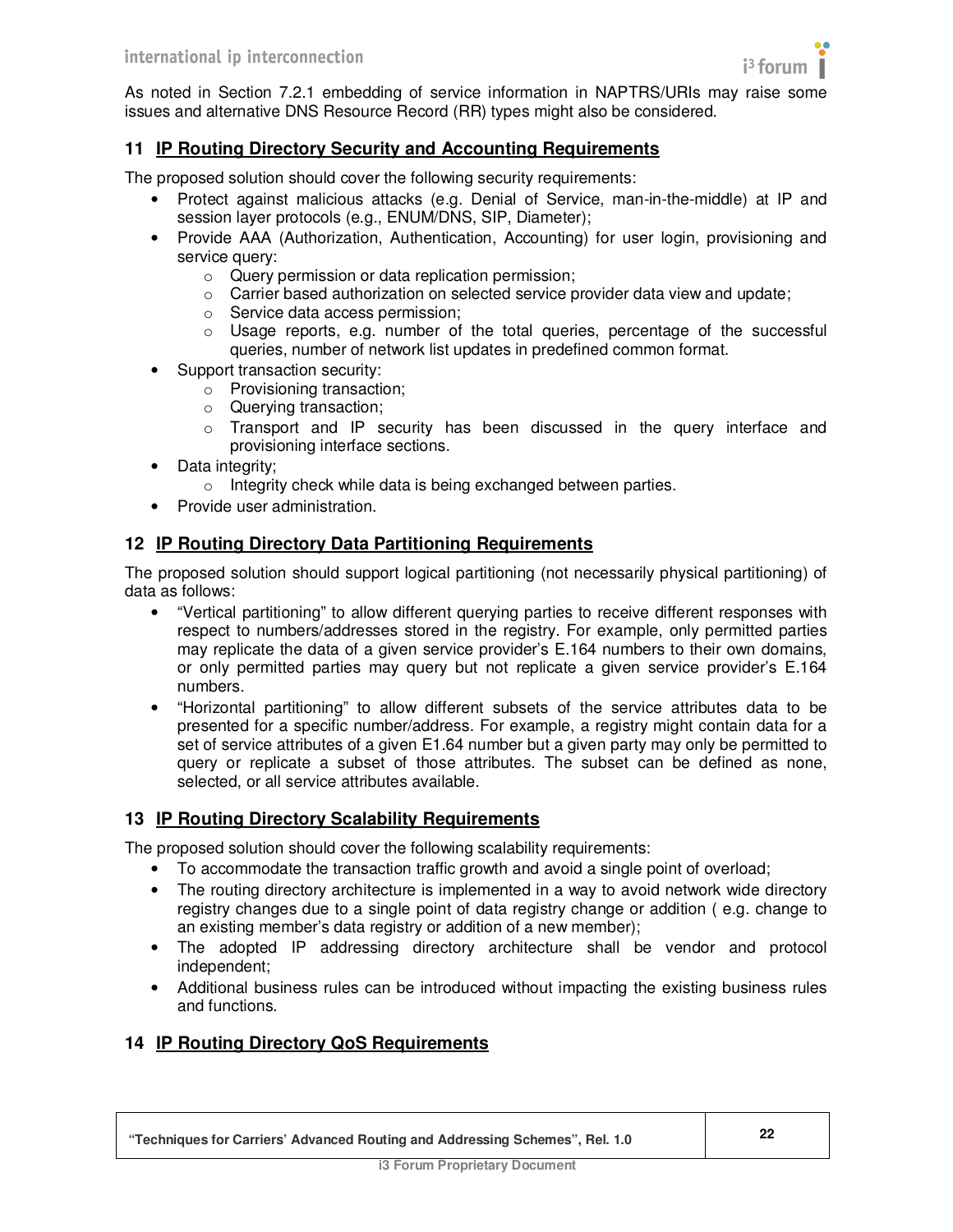The following statistics are recommended to be used to measure the QoS of the IP routing directory:

- Operational Statistics for monitoring usage and forecasting the possible exhaustion of hardware, software and system resources with the traffic volume growth trend:
	- o Example of resources are CPU, Memory, Disk Space, Software Threads, Software Usage based Licenses (Right-To-Use).
- Query Transaction Statistics ( e.g. ENUM, DNS, Diameter, SIP redirect etc):
	- o Total Transactions (successful, failed, aborted etc.);
	- o Transaction per destination code, destination code can be either a destination service provider ID or an information source ID to identify the owner of the addressing data;
	- o Transaction per carrier origination;
	- o Referral transactions to other carrier federations/consortium registry service providers.
- Database update / provisioning statistics.

# **15 Summary**

This White Paper outlines the requirements to supply the carrier community with advanced routing and addressing schemes. The solutions discussed in this document aim to support the international carrier traffic exchange based on the number portability corrected data and the service based routing by considering the terminating device service characteristics and the underlying carriers' service supporting capabilities.

This White Paper specifically recommends:

- Terminating service provider identity and the service attributes of a given E.164 number need to be supported by the data registry;
- Carrier makes the final routing decision within its own domain based on the terminating service provider and service attributes data received from the query;
- ENUM is recommended as the query protocol. When ENUM is not supported, SIP Redirect can be used as an alternative query protocol;
- When a shared registry is used, data required in the shared registry can be provisioned from the sources of the participating carriers who have the knowledge of their represented service provider E.164 numbers, the service providers who own the end user and their E.164 numbers, the national or regional number portability databases, or other existing industry carrier federations/consortiums address databases.

Some of the challenges have been identified and require a joint effort from the industry standards bodies, the carriers, and the vendors to ultimately reach an optimized solution that works best for the international carriers. These challenges include but are not limited to:

- Development of a world-wide standard for service provider ID;
- Definition of required service and capability information to support carriers' routing needs;
- Sourcing and integration of SP ID, number portability, and service/capability information into a form suitable for use by carriers' IBO systems;
- A suitable architecture or architectures for carriers to exchange the above information.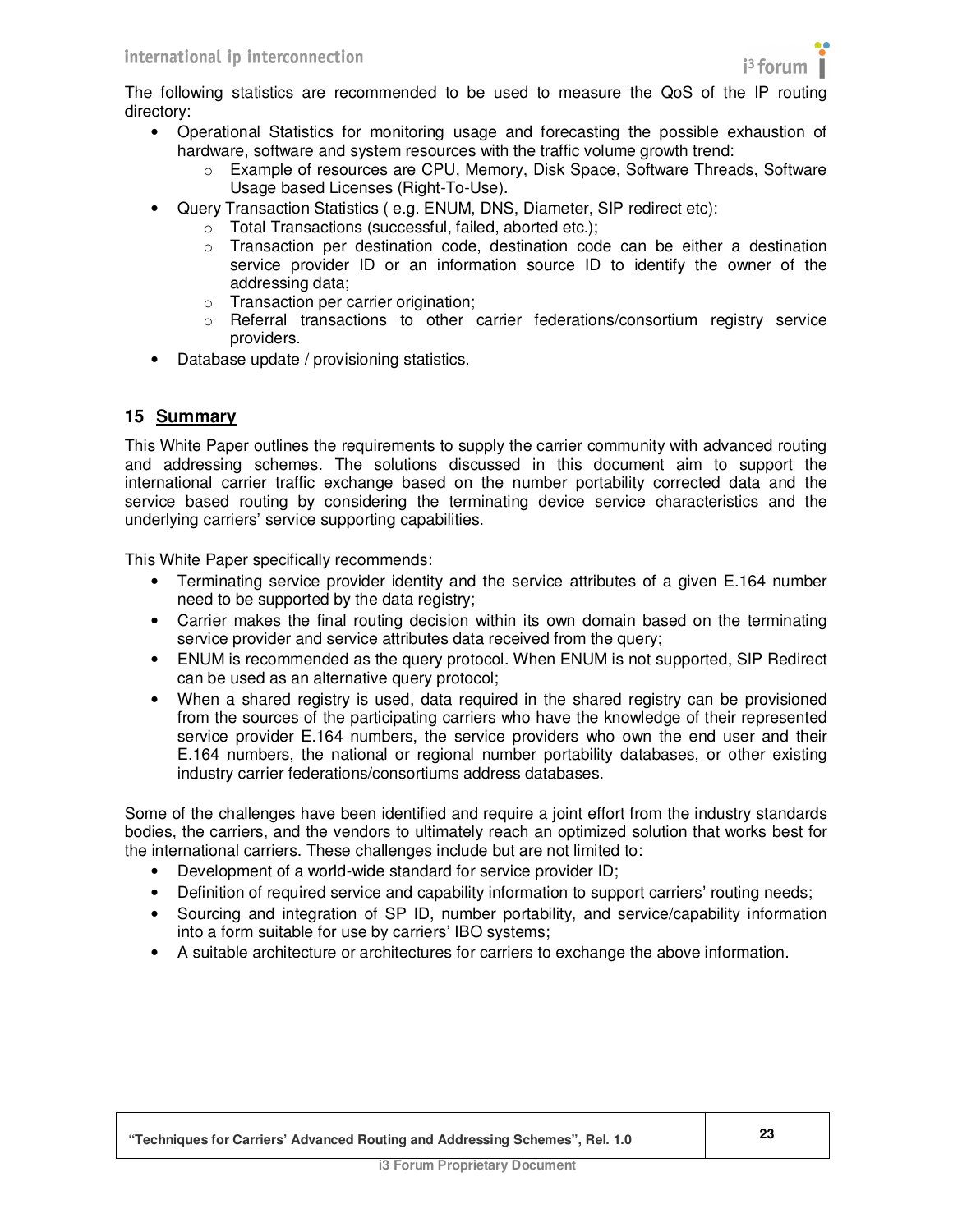

# **Appendix - DIAMETER Query Protocol**

The Diameter protocol, [14], is intended to provide, but is not limited to providing, a mechanism for Authentication, Authorization and Accounting (AAA) framework for applications such as network access or IP mobility. Over time it has been adopted and extended for many additional uses, including the manipulation of various network based informational services. Its use in the IMS architecture is an example.

Diameter is not recommended as one of the query protocols for the inter-carrier routing and addressing solution. This recommendation could be revisited if Diameter is widely adopted by the industry for inter-carrier applications.

Being conceived as an AAA protocol, the basic Diameter protocol attempts to address several topics, including the following that would seem to be relevant to its use for Routing and Addressing purposes:

- Failover Behavior
- Transmission level security
- Reliable transport
- Defined Agent behaviour
- Defined Server Behaviours (including initiation of Messages)
- Auditability
- Extensibility
- Capability negotiation
- Peer Discovery
- Roaming support

Diameter is typically run over TCP and/or SCTP to support reliable transport. IPSec and TLS are typically utilized for authentication, confidentiality and security purposes.

The base framework defines the notion of Clients and Servers, which carry the standard connotations, as well as the concept of Relays, Proxies, Redirectors and Translation agents. Again, these typically operate in a fashion the names imply, but in summary they provide for the following (paraphrased from RFC 3588):

- They can distribute administration of systems to a configurable grouping, including the maintenance of security associations;
- They can be used for concentration of requests from an number of co-located or distributed equipment sets to a set of like user groups;
- They can do value-added processing to the requests or responses;
- They can be used for load balancing;
- A complex network will have multiple information sources, and they can sort requests and forward towards the correct target.

It should be noted that there are several applications defined already based on Diameter that would hold examples as to how Network Routing and Addressing could be achieved. For instance, RFC 4740 [15] defines a Diameter SIP application that not only does authentication and authorization, but also defines rudimentary routing functions that allow one SIP entity to find another server that is allocated to a given user in the network.

Examples may also be drawn from the IMS. Take for example the Home Subscriber Server (HSS). The HSS is the main store for all subscriber and service related data, including user identities, access parameters, user permitted service definitions and registration information. It also contains

| "Techniques for Carriers' Advanced Routing and Addressing Schemes", Rel. 1.0 |  |
|------------------------------------------------------------------------------|--|
|------------------------------------------------------------------------------|--|